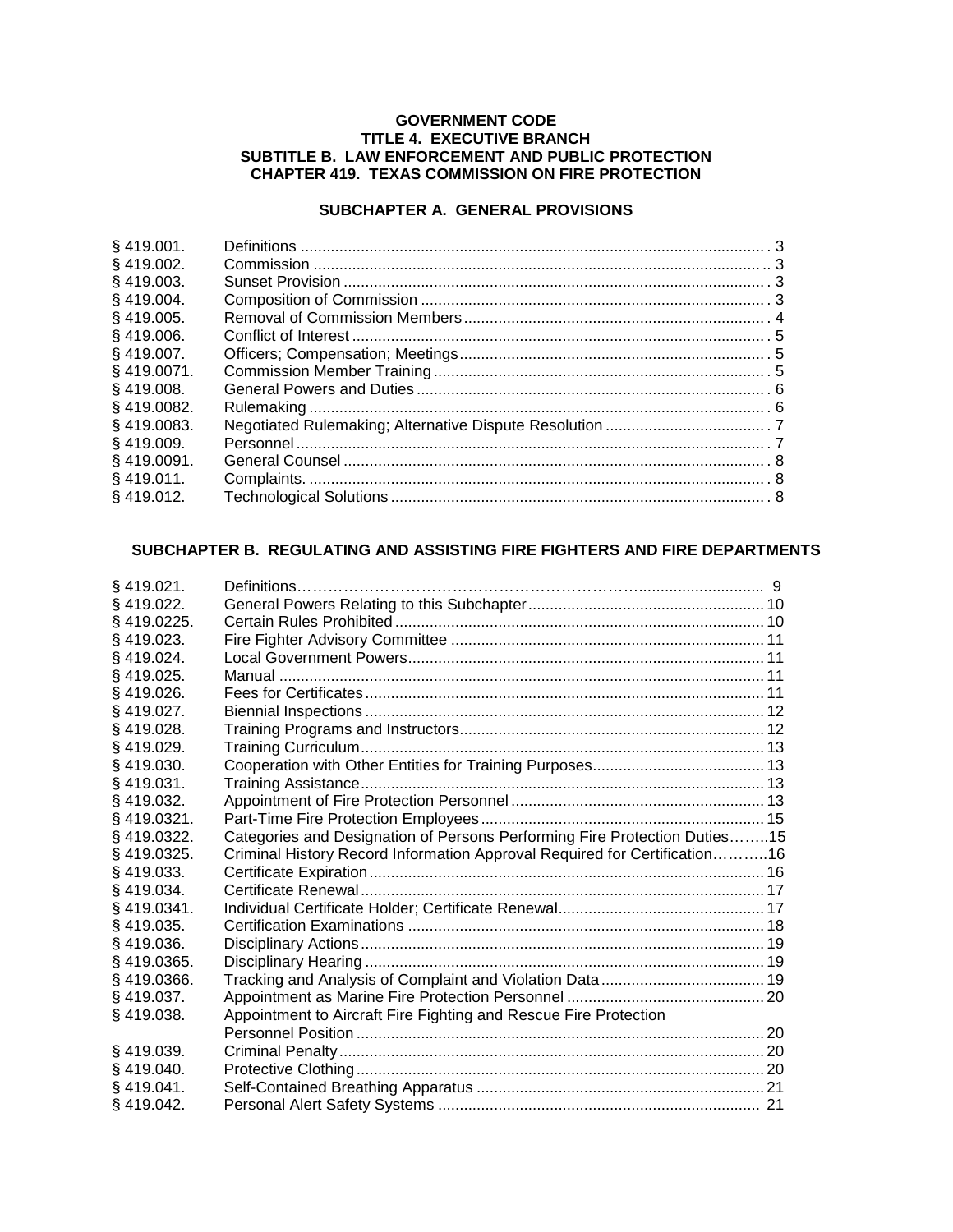| $§$ 419.043. |                                                                              |  |
|--------------|------------------------------------------------------------------------------|--|
| $§$ 419.044. |                                                                              |  |
| $§$ 419.045. |                                                                              |  |
| $§$ 419.046. |                                                                              |  |
| $§$ 419.047. |                                                                              |  |
| $§$ 419.048. | Fire Protection Personnel Injury Data; Recommendations to Reduce Injuries 23 |  |

# **SUBCHAPTER D. VOLUNTEER FIRE FIGHTERS AND FIRE DEPARTMENTS**

| $§$ 419.071. | Voluntary Certification and Regulation Program for Volunteer Fire Fighters and |  |
|--------------|--------------------------------------------------------------------------------|--|
|              |                                                                                |  |
| § 419.072.   |                                                                                |  |
| § 419.073.   |                                                                                |  |

### **SUBCHAPTER E. PAID FIRE FIGHTERS AND FIRE DEPARTMENTS NOT CONNECTED WITH A LOCAL GOVERNMENT**

| $§$ 419.081. | Mandatory Inspection and Regulation of Certain State Agencies  25             |  |
|--------------|-------------------------------------------------------------------------------|--|
| $§$ 419.082. |                                                                               |  |
| §419.083.    | Voluntary Regulation of Certain State Officials, State Agencies, and          |  |
|              |                                                                               |  |
| §419.084.    | Voluntary Regulation of Certain Federal Agencies and Federal Fire Fighters 26 |  |
| §419.085.    | Voluntary Regulation of Certain Nongovernmental Departments 27                |  |
| $§$ 419.086. |                                                                               |  |
| $§$ 419.087. | Mandatory Regulation of Certain Nongovernmental Organizations and             |  |
|              |                                                                               |  |

# **SUBCHAPTER F. REVIEW OF FIRE DEPARTMENT TESTS**

| § 419.102.   |  |
|--------------|--|
| $§$ 419.103. |  |
| $§$ 419.104. |  |
| § 419.105.   |  |

### **SUBCHAPTER Z. MISCELLANEOUS PROVISIONS**

| § 419.902.   |                                                            |  |
|--------------|------------------------------------------------------------|--|
| § 419.903.   |                                                            |  |
| § 419.904.   |                                                            |  |
| § 419.905.   |                                                            |  |
| § 419.906.   |                                                            |  |
| §419.907.    | Location of Offices of Commission, State Fire Marshal, and |  |
|              |                                                            |  |
| $§$ 419.908. |                                                            |  |
| §419.909     |                                                            |  |
|              |                                                            |  |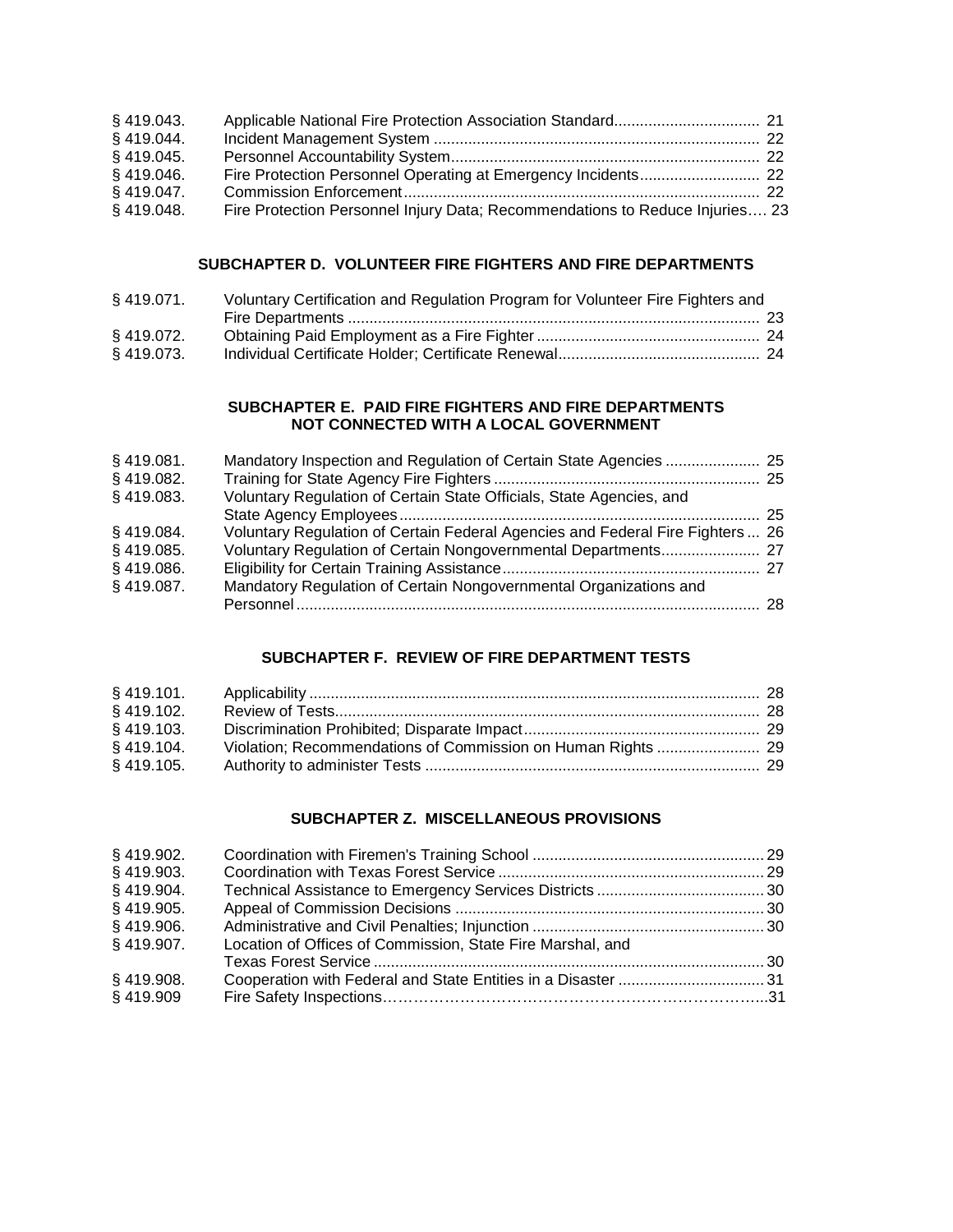# **SUBCHAPTER A GENERAL PROVISIONS**

### § **419.001. Definitions**

In this chapter:

(1) "Commission" means the Texas Commission on Fire Protection.

(2) Except as otherwise provided in this chapter, "volunteer fire fighter" and "volunteer fire chief" do not include a person who is also employed full-time in the fire service.

# § **419.002. Commission**

The Texas Commission on Fire Protection is an agency of the state.

# § **419.003. Sunset Provision**

The Texas Commission on Fire Protection is subject to Chapter 325 (Texas Sunset Act). Unless continued in existence as provided by that chapter, the commission is abolished and this chapter expires September 1, 2021.

# § **419.004. Composition of Commission**

(a) The commission is composed of the following 13 members:

(1) two members to be selected from a list of five names submitted by the Texas Fire Chiefs Association who are chief officers with a minimum rank that is equivalent to the position immediately below that of the fire chief and who are employed in fire departments as defined by Section 419.021 that are under the jurisdiction of the commission, at least one of whom must be the head of a fire department and one of whom must be employed by a political subdivision with a population of less than 100,000;

(2) two members to be selected from a list of five names submitted by the Texas State Association of Fire Fighters who are fire protection personnel as defined by Section 419.021 with the rank of battalion chief or below and who are employed in fire departments or other appropriate local authorities under the jurisdiction of the commission, one of whom must be employed by a political subdivision with a population of less than 100,000;

(3) two members to be selected from a list of five names submitted by the State Firemen's and Fire Marshals' Association of Texas who are volunteer fire chiefs or volunteer fire fighters;

(4) one certified fire protection engineer;

(5) one certified arson investigator or certified fire protection inspector;

(6) one fire protection instructor from an institution of higher education as defined by Section 61.003, Education Code; and

(7) four public members.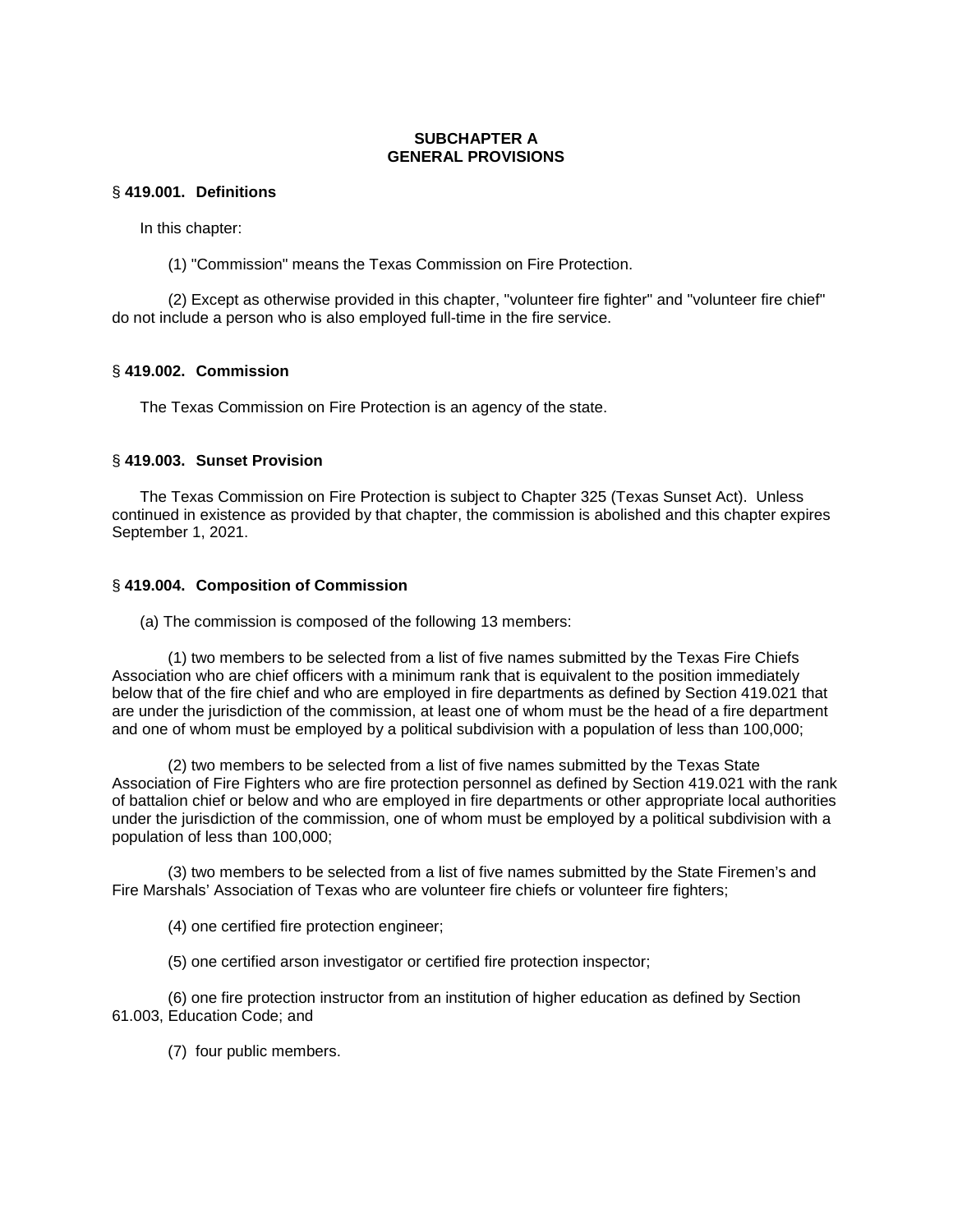(b) The members of the commission are appointed by the governor with the advice and consent of the senate for staggered terms of six years with four or five members' terms expiring February 1 of each odd-numbered year.

(c) The duties of a public officer or employee on the commission constitute additional duties of the member's office or employment.

(d) Appointments to the commission shall be made without regard to the race, color, handicap, sex, religion, age, or national origin of the appointees.

(e) A person may not be a public member of the commission if the person or the person's spouse:

(1) is registered, certified, or licensed by a regulatory agency in the field of fire protection;

(2) is employed by or participates in the management of a business entity or other organization regulated by or receiving money from the commission;

(3) owns or controls, directly or indirectly, more than a 10 percent interest in a business entity or other organization regulated by or receiving money from the commission;

(4) uses or receives a substantial amount of tangible goods, services, or money from the commission, other than compensation or reimbursement authorized by law for commission membership, attendance, or expenses; or

(5) is employed in the field of fire protection.

(f) For purposes of this section, "volunteer fire fighter" and "volunteer fire chief" means a person who is a member of a nonprofit volunteer fire department, and the term may include a person who is also employed full-time in the fire service.

#### § **419.005. Removal of Commission Members**

(a) It is a ground for removal from the commission that a member:

(1) does not have at the time of taking office the qualifications required by Section 419.004;

(2) does not maintain during service on the commission the qualifications required by Section  $419.004$ 

(3) is ineligible for membership under Section 419.006;

(4) cannot, because of illness or disability, discharge the member's duties for a substantial part of the member's term; or

(5) is absent from more than half of the regularly scheduled commission meetings that the member is eligible to attend during a calendar year without an excuse approved by majority vote of the commission.

(b) The validity of an action of the commission is not affected by the fact that it is taken when a ground for removal of a commission member exists.

(c) If the executive director has knowledge that a potential ground for removal exists, the executive director shall notify the presiding officer of the commission of the potential ground. The presiding officer shall then notify the governor and the attorney general that a potential ground for removal exists. If the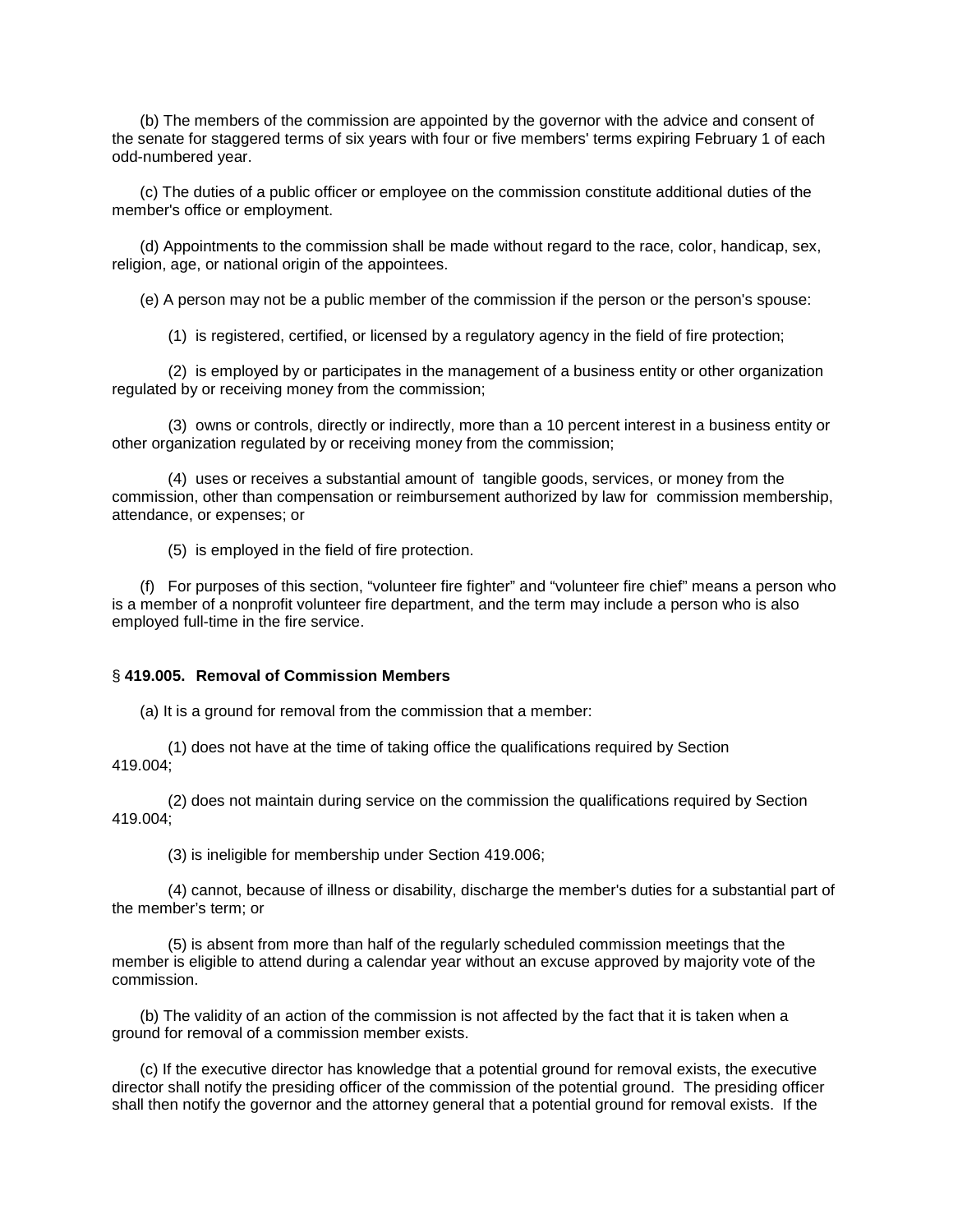potential ground for removal involves the presiding officer, the executive director shall notify the next highest ranking officer of the commission, who shall then notify the governor and the attorney general that a potential ground for removal exists.

### § **419.006. Conflict of Interest**

(a) In this section, "Texas trade association" means a cooperative and voluntarily joined statewide association of business or professional competitors in this state designed to assist its members and its industry or profession in dealing with mutual business or professional problems and in promoting their common interest.

(b) A person may not be a member of the commission and may not be a commission employee employed in a "bona fide executive, administrative, or professional capacity," as that phrase is used for purposes of establishing an exemption to the overtime provisions of the federal Fair Labor Standards Act of 1938 (29 U.S.C. Section 201 et seq.), if:

(1) the person is an officer, employee, or paid consultant of a Texas trade association in the field of fire protection; or

(2) the person's spouse is an officer, manager, or paid consultant of a Texas trade association in the field of fire protection.

(c) A person may not be a member of the commission or act as the general counsel to the commission or the agency if the person is required to register as a lobbyist under Chapter 305 because of the person's activities for compensation on behalf of a profession related to the operation of the commission.

### § **419.007. Officers; Compensation; Meetings**

(a) The governor shall designate a member of the commission as the presiding officer of the commission to serve in that capacity at the pleasure of the governor. The commission shall elect from among its members an assistant presiding officer and a secretary.

(b) The commission shall meet at least quarterly.

(c) A member of the commission may not receive compensation for service on the commission. A member is entitled to receive reimbursement, subject to any applicable limitation on reimbursement provided by the General Appropriations Act, for actual and necessary expenses incurred in performing services as a member of the commission.

(d) The commission shall develop and implement policies that provide the public with a reasonable opportunity to appear before the commission and to speak on any issue under the jurisdiction of the commission.

#### § **419.0071.Commission Member Training**

(a) A person who is appointed to and qualifies for office as a member of the commission may not vote, deliberate, or be counted as a member in attendance at a meeting of the commission until the person completes a training program that complies with this section.

(b) The training program must provide the person with information regarding:

(1) the legislation that created the commission;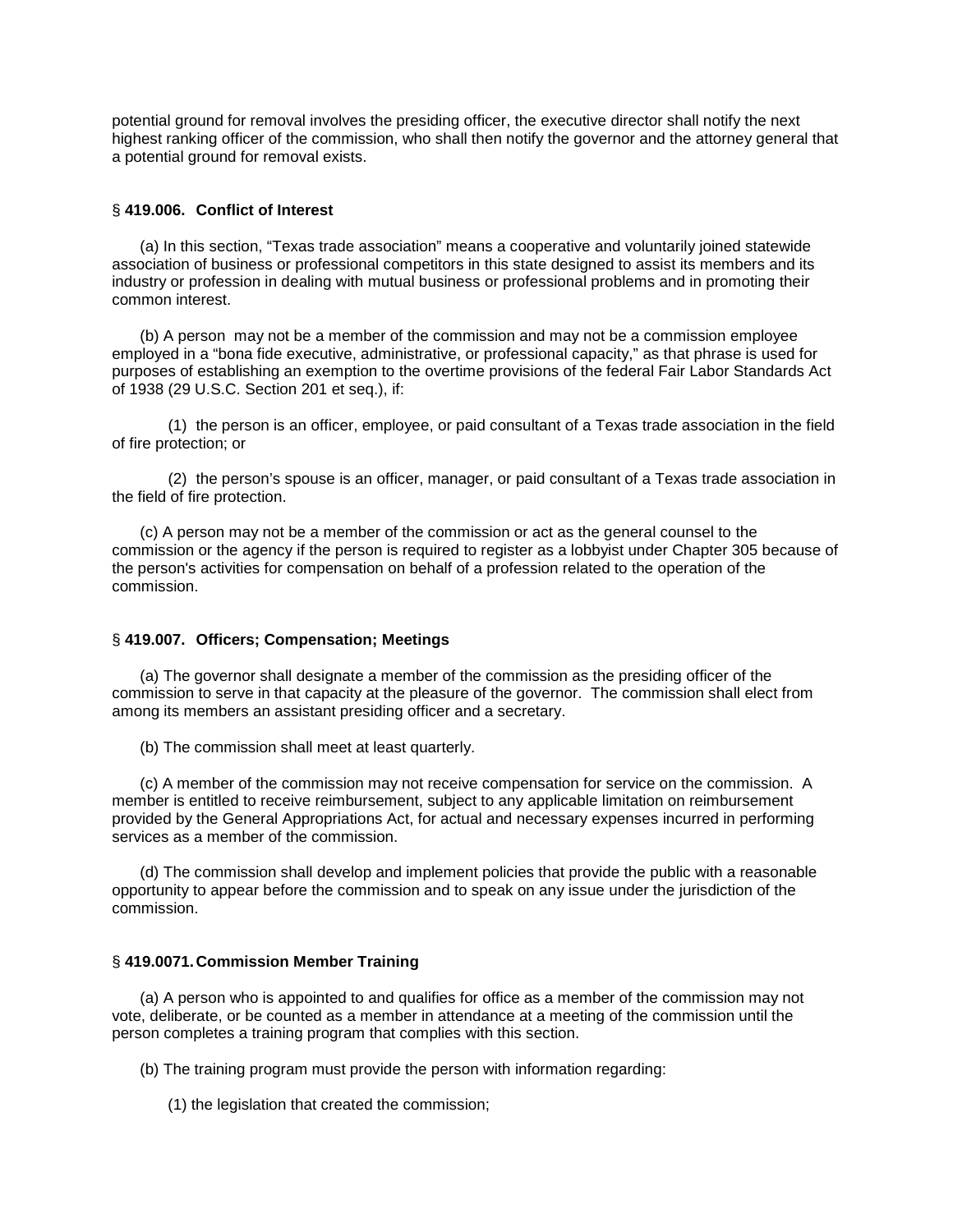(2) the programs, functions, rules, and budget of the commission;

(3) the results of the most recent formal audit of the commission;

(4) the requirements of laws relating to open meetings, public information, and conflicts of interest; and

(5) any applicable ethics policies adopted by the commission or the Texas Ethics Commission.

(c) A person appointed to the commission is entitled to reimbursement, as provided by the General Appropriations Act, for the travel expenses incurred in attending the training program regardless of whether the attendance at the program occurs before or after the person qualifies for office.

### § **419.008. General Powers and Duties**

(a) The commission may adopt rules for its internal management and control and for the administration of its powers and duties.

(b) The commission shall perform the duties assigned to the commission under this chapter or other law.

(c) The commission shall perform duties assigned by law to the Commission on Fire Protection Personnel Standards and Education.

(d) The commission may accept gifts, grants, and contributions from private individuals or foundations and from the federal government.

(e) Not later than January 1 of each odd-numbered year, the commission shall report to the governor and to the legislature on the commission's activities. The commission may make recommendations in those reports on matters under its jurisdiction. The commission may make other reports in its discretion.

(f) The commission may appoint advisory committees to assist it in the performance of its duties. A member of an advisory committee appointed by the commission or otherwise appointed under this chapter may not receive compensation for service on the advisory committee. A member appointed under this chapter is entitled to receive reimbursement, subject to any applicable limitation on reimbursement provided by the General Appropriations Act, for actual and necessary expenses incurred in performing services as a member of the advisory committee.

# § **419.0082.Rulemaking**

(a) In adopting or amending a rule under Section 419.008(a) or any other law, the commission shall seek the input of the fire fighter advisory committee. The commission shall permit the advisory committee to review and comment on any proposed rule, including a proposed amendment to a rule, before the rule is adopted. The recommendations of the advisory committee are subject to modification or rejection by the commission, in the commission's sole discretion, without the resubmission of the matter to the advisory committee.

(b) The commission may not adopt a rule, including an amendment to a rule, before the commission meeting held after the commission meeting at which the rule is first proposed.

(c) This section does not apply to an emergency rule adopted under Section 2001.034.

(d) Notwithstanding other provisions of this section, the commission may, without review by an advisory committee, make nonsubstantive clerical changes to a rule.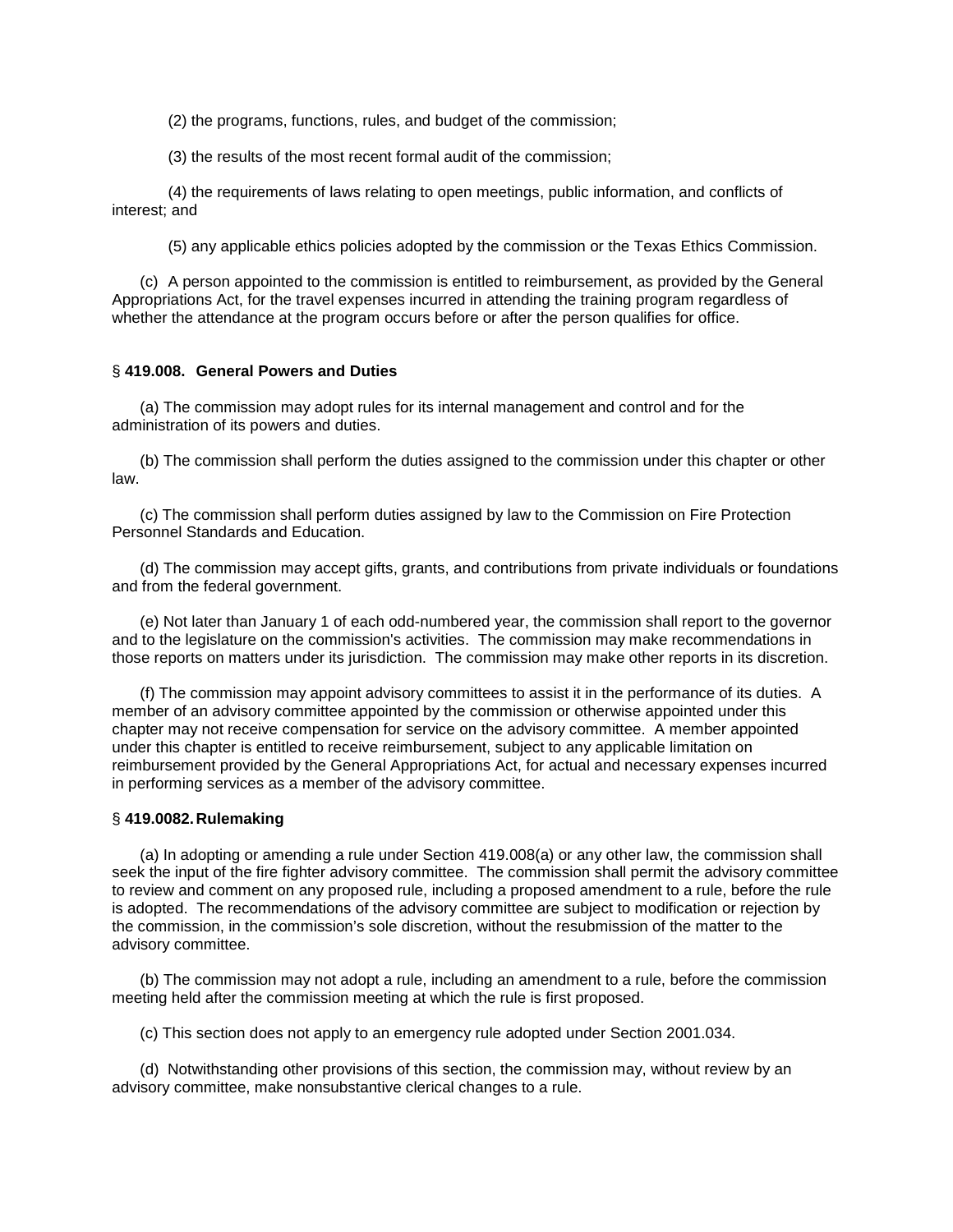### **§419.0083. Negotiated Rulemaking; Alternative Dispute Resolution**

(a) The commission shall develop and implement a policy to encourage the use of:

(1) negotiated rulemaking procedures under Chapter 2008 for the adoption of commission rules; and

(2) appropriate alternative dispute resolution procedures under Chapter 2009 to assist in the resolution of internal and external disputes under the commission's jurisdiction.

(b) The commission's procedures relating to alternative dispute resolution must conform, to the extent possible, to any model guidelines issued by the State Office of Administrative Hearings for the use of alternative dispute resolution by state agencies.

(c) The commission shall designate a trained person to:

(1) coordinate the implementation of the policy adopted under Subsection (a);

(2) serve as a resource for any training needed to implement the procedures for negotiated rulemaking or alternative dispute resolution; and

(3) collect data concerning the effectiveness of those procedures, as implemented by the commission.

### § **419.009. Personnel**

(a) The commission shall employ an executive director who shall employ other personnel necessary for the performance of commission functions.

(b) The commission shall provide to its members and employees, as often as necessary, information regarding their qualifications for office or employment under this chapter and their responsibilities under applicable laws relating to standards of conduct for state officers or employees.

(c) The commission shall develop and implement policies that clearly separate the policy-making responsibilities of the commission and the management responsibilities of the executive director and the staff of the commission.

(d) The executive director or the executive director's designee shall develop an intraagency career ladder program that addresses opportunities for mobility and advancement for employees within the commission. The program shall require intraagency postings of all positions concurrently with any public posting.

(e) The executive director or the executive director's designee shall develop a system of annual performance evaluations that are based on documented employee performance. All merit pay for commission employees must be based on the system established under this subsection.

(f) The executive director or the executive director's designee shall prepare and maintain a written policy statement to assure implementation of a program of equal employment opportunity under which all personnel transactions are made without regard to race, color, disability, sex, religion, age, or national origin. The policy statement must include:

(1) personnel policies, including policies relating to recruitment, evaluation, selection, appointment, training, and promotion of personnel that are in compliance with the requirements of Chapter 21, Labor Code;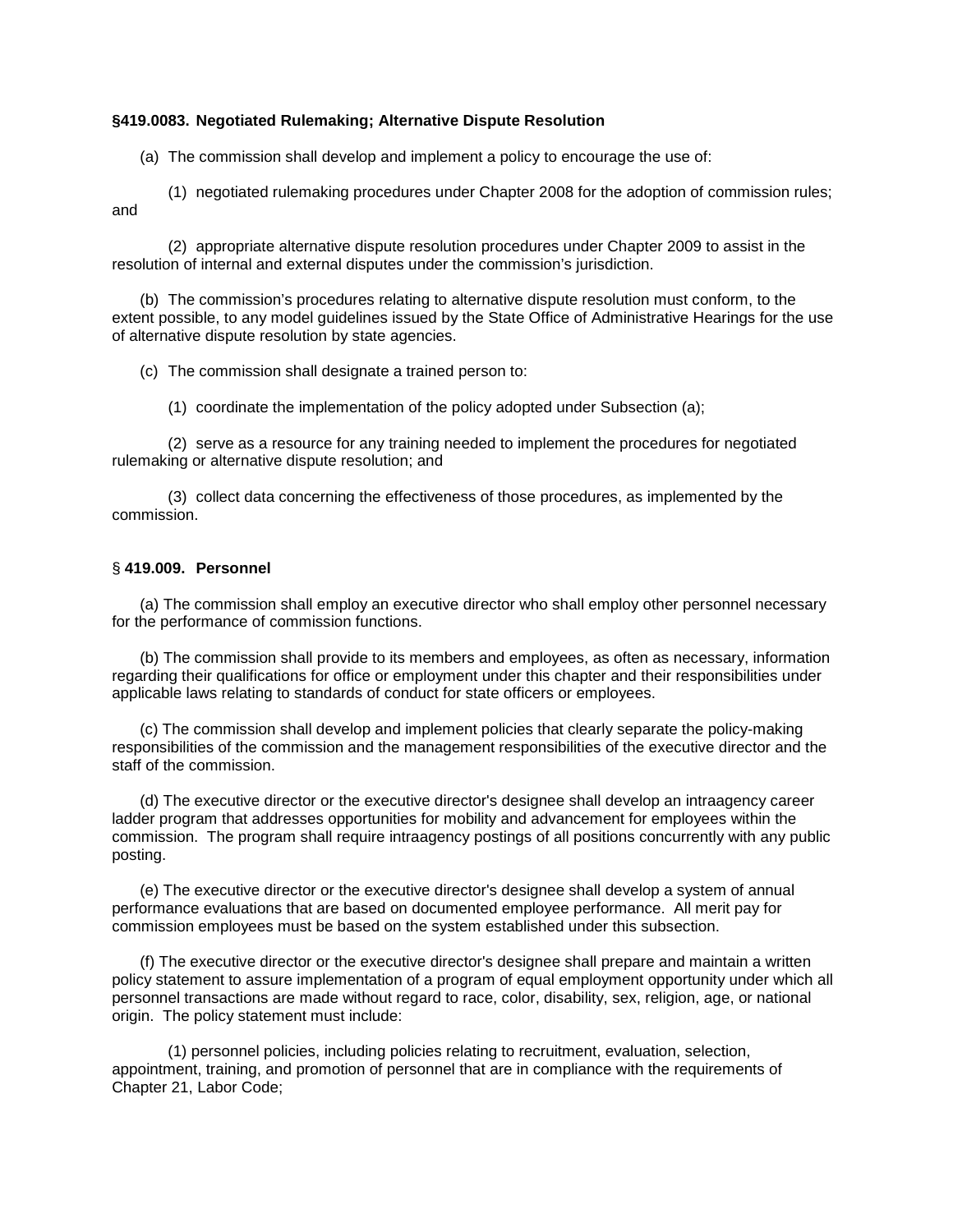(2) a comprehensive analysis of the commission work force that meets federal and state laws, rules, regulations, and instructions directly adopted under those laws, rules, or regulations;

(3) procedures by which a determination can be made about the extent of underuse in the commission work force of all persons for whom federal or state laws, rules, regulations, and instructions directly adopted under those laws, rules, or regulations encourage a more equitable balance; and

(4) reasonable methods to appropriately address those areas of underuse.

(g) A policy statement prepared under Subsection (f) must cover an annual period, be updated annually and reviewed by the Commission on Human Rights for compliance with Subsection (f)(1), and be filed with the governor's office.

(h) The governor's office shall deliver a biennial report to the legislature based on the information received under Subsection (g). The report may be made separately or as a part of other biennial reports made to the legislature.

### § **419.0091.General Counsel**

The commission may employ not more than one attorney. The attorney shall serve as general counsel of the commission.

### § **419.011. Complaints**

(a) The commission shall maintain a system to promptly and efficiently act on complaints filed with the commission. The commission shall maintain information about parties to the complaint, the subject matter of the complaint, a summary of the results of the review or investigation of the complaint, and its disposition.

(b) The commission shall make information available describing its procedures for complaint investigation and resolution.

(c) The commission shall periodically notify the complaint parties of the status of the complaint until final disposition.

# **§419.012 Technological Solutions**

The commission shall implement a policy requiring the commission to use appropriate technological solutions to improve the commission's ability to perform its functions. The policy must ensure that the public is able to interact with the commission on the Internet.

[Sections 419.013-419.020 reserved for expansion]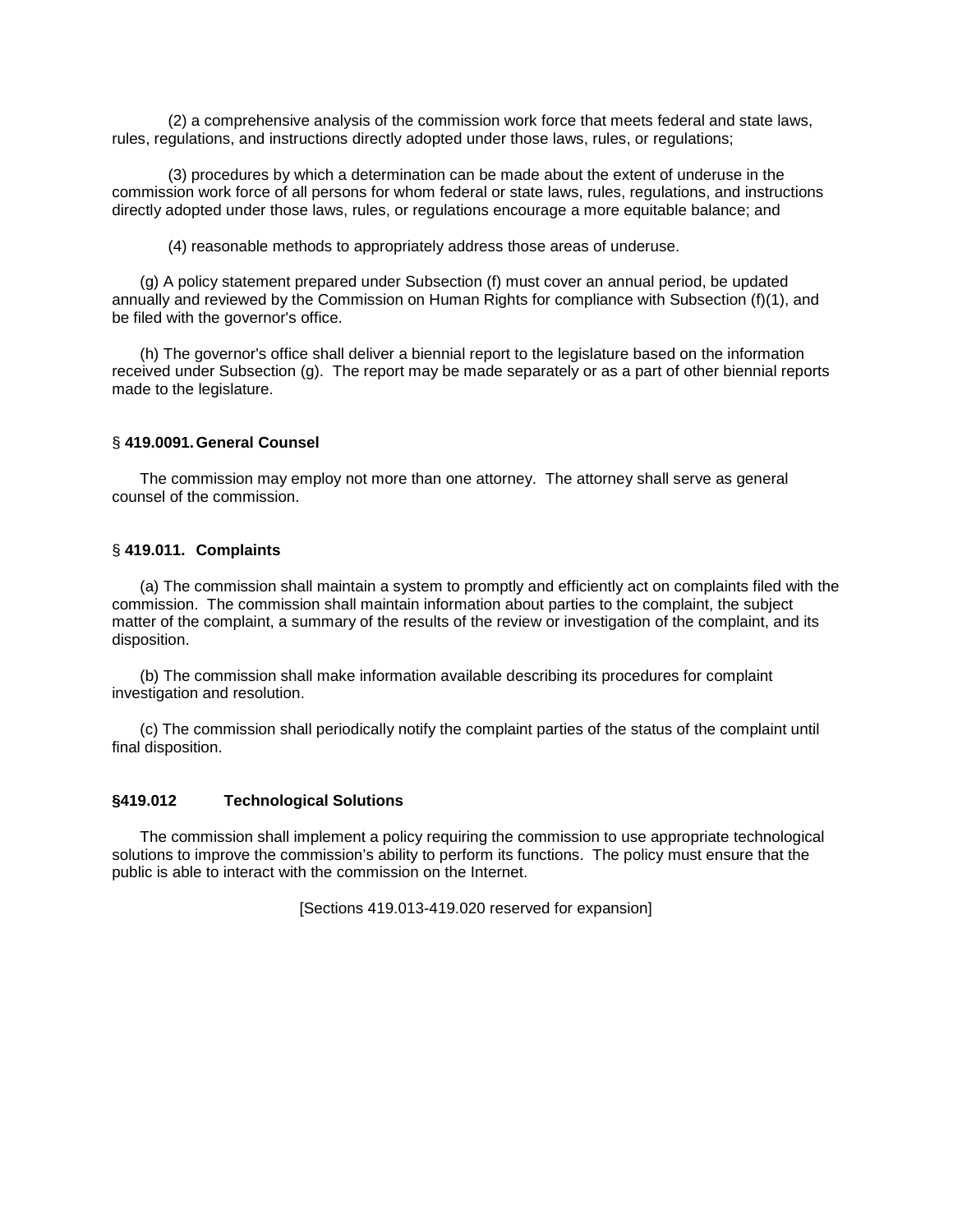# **SUBCHAPTER B REGULATING AND ASSISTING FIRE FIGHTERS AND FIRE DEPARTMENTS**

### § **419.021. Definitions**

In this subchapter:

(1) "Aircraft rescue and fire protection personnel" means permanent, full-time local governmental employees who, as a permanent duty assignment, fight aircraft fires at airports, stand by for potential crash landings, and perform aircraft crash rescue.

(2) "Fire department" means a department of a local government that is staffed by permanent, full-time employees of the local government that is organized to prevent or suppress fires.

(3) "Fire protection personnel" means:

(A) permanent, full-time law enforcement officers designated as fire and arson investigators by an appropriate local authority;

(B) aircraft rescue and fire protection personnel; or

(C) permanent, full-time fire department employees who are not secretaries, stenographers, clerks, budget analysts, or similar support staff persons or other administrative employees and who are assigned duties in one or more of the following categories:

- (i) fire suppression;
- (ii) fire inspection;
- (iii) fire and arson investigation;
- (iv) marine fire fighting;
- (v) aircraft rescue and fire fighting;
- (vi) fire training;
- (vii) fire education;
- (viii) fire administration; and

(ix) any other position necessarily or customarily related to fire prevention or suppression.

(4) "Local government" means a municipality, a county, a special-purpose district or authority, or any other political subdivision of the state.

(5) "Marine fire protection personnel" means permanent, full-time local governmental employees who work aboard a fireboat and fight fires that occur on or adjacent to a waterway, waterfront, channel, or turning basin.

(6) "Protective clothing" means garments, including turnout coats, bunker coats, bunker pants, boots, gloves, trousers, helmets, and protective hoods, worn by fire protection personnel in the course of performing fire-fighting operations, including wildland fire suppression.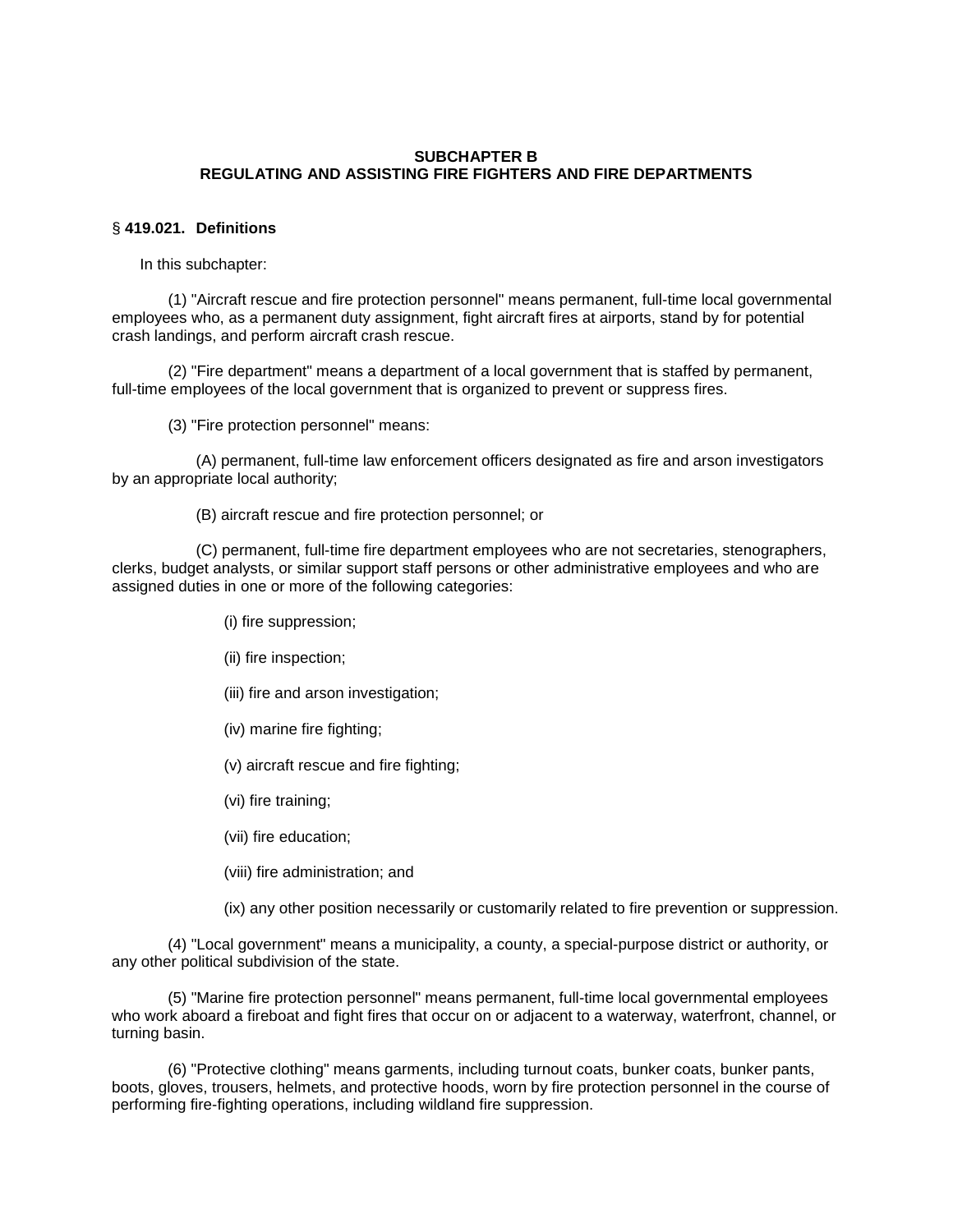(7) "Structure fire protection personnel" means permanent, full-time local government employees who engage in fire-fighting activities involving structures and may perform other emergency activities typically associated with fire-fighting duties such as rescue, emergency medical response, confined space rescue, hazardous materials response, and wildland fire-fighting.

#### § **419.022. General Powers Relating to this Subchapter**

(a) The commission may:

(1) require the submission of reports and information by a local governmental agency in this state that employs fire protection personnel;

(2) assist fire departments and fire protection personnel with problems related to fire-fighting techniques, clothing, and equipment;

(3) assist fire departments and local governments with the development and updating of local fire codes;

(4) on request, assist in performing staffing studies of fire departments; and

(5) establish minimum educational, training, physical, and mental standards for admission to employment as fire protection personnel in a permanent, temporary, or probationary status and for advanced or specialized fire protection personnel positions.

(b) The commission may not change a minimum standard under Subsection (a)(5) to a standard that is less stringent than the applicable standard set by the Commission on Fire Protection Personnel Standards and Education in rules that were in effect on August 31, 1991.

### § **419.0225.Certain Rules Prohibited**

(a) The commission may not adopt rules restricting competitive bidding or advertising by a certificate holder except to prohibit false, misleading, or deceptive practices.

(b) In its rules to prohibit false, misleading, or deceptive practices, the commission may not include a rule that:

(1) restricts the use of any medium for advertising;

(2) restricts the use of a certificate holder's personal appearance or voice in an advertisement;

(3) relates to the size or duration of an advertisement by the certificate holder; or

(4) restricts the certificate holder's advertisement under a trade name.

### § **419.023. Fire Fighter Advisory Committee**

(a) The commission shall establish a fire fighter advisory committee to assist the commission in matters relating to fire protection personnel, volunteer fire fighters, fire departments, and volunteer fire departments. The committee shall be composed of nine members appointed by the commission.

(b) Six members of the committee must be fire protection personnel or retired fire protection personnel who collectively represent various areas in the field of fire protection. Three members of the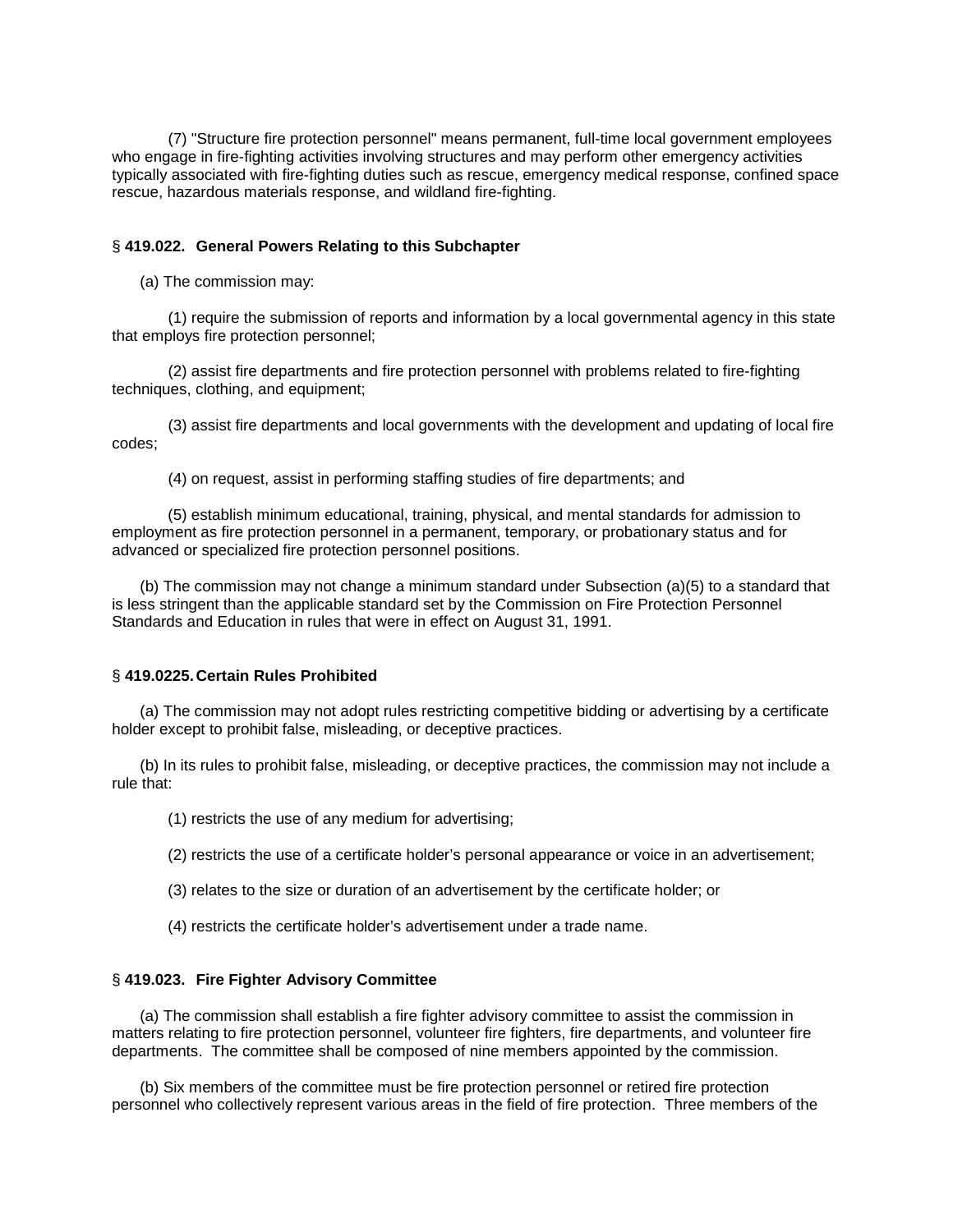committee must be certified instructors of fire protection personnel. At least one member of the committee must be a volunteer fire fighter or volunteer fire chief.

(c) A committee member serves at the will of the commission.

(d) The committee shall elect a member of the committee as the presiding officer of the committee. The committee shall meet at least twice each calendar year at the call of the presiding officer or at the call of the commission.

(e) The committee periodically shall review commission rules relating to fire protection personnel, fire departments, and other fire fighters and fire fighting organizations that are subject to regulation under this subchapter and recommend changes in the rules to the commission.

(f) Appointments to the committee shall be made without regard to the race, color, disability, sex, religion, age, or national origin of the appointees.

#### § **419.024. Local Government Powers**

Except as expressly provided by this chapter, this subchapter does not limit the powers, rights, duties, or responsibilities of a local government and does not affect Chapter 143, Local Government Code.

#### § **419.025. Manual**

The commission shall set and collect a fee for a manual that states rules and minimum standards for fire protection personnel. The amount of the fee may not exceed the cost of preparing, printing, and distributing the manual.

#### § **419.026. Fees for Certificates**

(a) The commission shall set and collect a fee for each certificate that the commission issues or renews under this subchapter, except that if a person holds more than one certificate the commission may collect only one fee each year for the renewal of those certificates. The commission by rule shall set the amount of the fee under this subsection in an amount designed to recover the commission's costs in connection with issuing certificates under this subchapter, including the cost to the commission of obtaining fingerprint-based criminal history record information under Section 419.0325. The employing agency or entity shall pay the fee in a manner prescribed by commission rule. The certificate must be renewed annually.

(b) The commission shall set and collect a fee for each examination given to fire protection personnel for basic certification under this subchapter. The amount of the fee may not exceed the cost of preparing, printing, administering, and grading the examination.

(c) The commission may revoke, refuse to issue, or refuse to renew the certificate of fire protection personnel for failure to pay a fee required under Subsection (a).

(d) The commission shall send the fees authorized by Subsection (a) and Section 419.033(b) to the comptroller. The comptroller shall deposit a portion of the fees collected into a special account in the general revenue fund dedicated for use by the commission. In any state fiscal biennium, the comptroller may not deposit into the account fees in an amount that exceeds the amount appropriated to the commission for that biennium, less any other amount appropriated to the commission from a source other than the fees. The account is exempt from the application of Section 403.095. The comptroller shall deposit the remainder of the fees in the general revenue fund.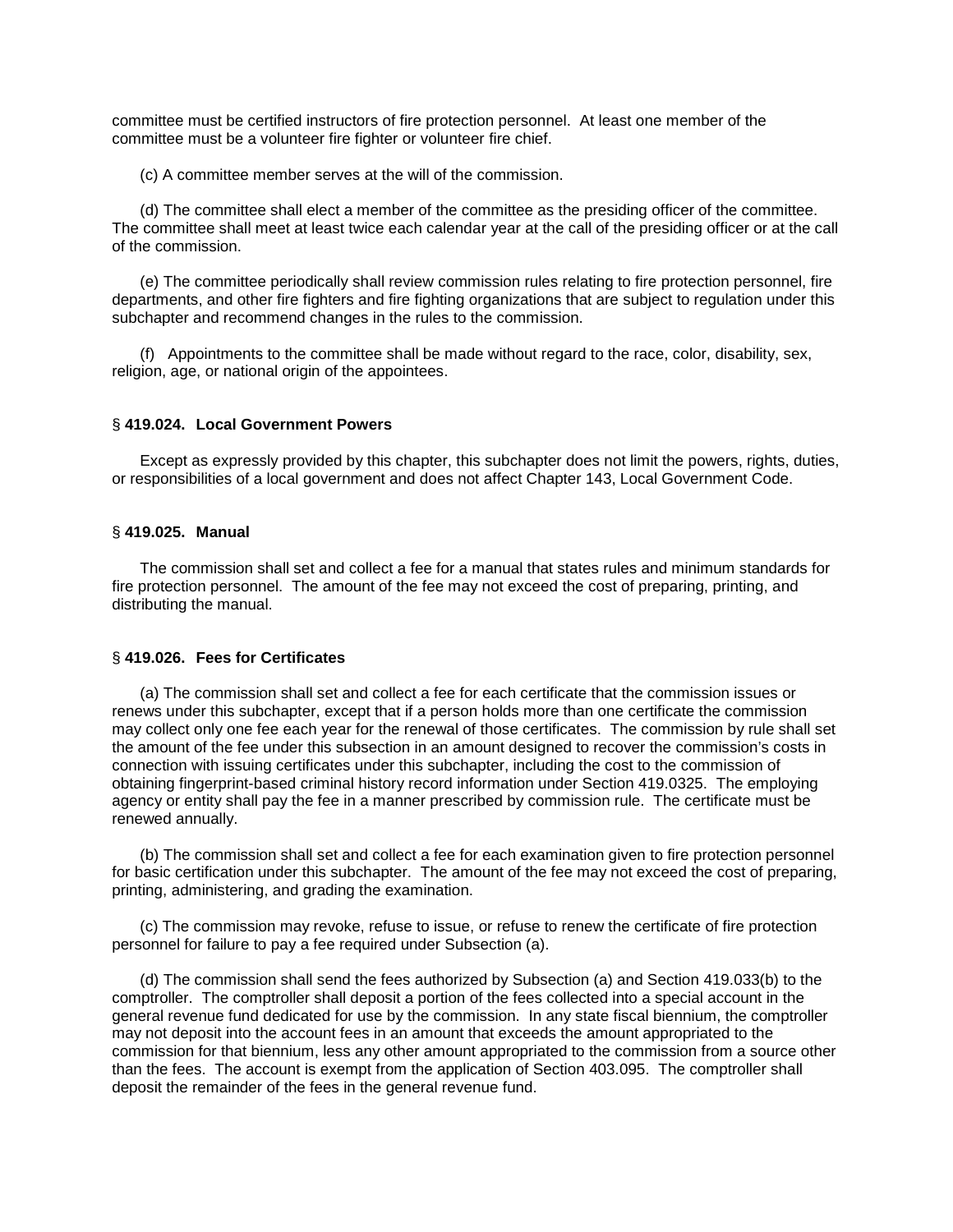# § **419.027. Biennial Inspections**

(a) At least biennially, the commission shall visit and inspect each institution or facility conducting courses for training fire protection personnel and recruits, each fire department, and each local governmental agency providing fire protection to determine if the department, agency, institution, or facility is complying with this chapter and commission rules.

(b) The commission may conduct risk-based inspections of institutions and facilities in addition to the inspections under Subsection (a). In determining whether to conduct an inspection of an institution or facility under this subsection, the commission shall consider:

(1) how recently the institution or facility has come under regulation;

(2) the institution's or facility's history of compliance with state law and commission rules;

(3) the number of complaints filed with the commission regarding the institution or facility during the last year;

(4) the number of paid personnel in the institution or facility;

- (5) the frequency of fire responses;
- (6) the institution's or facility's ability to inspect and maintain equipment; and

(7) any other factor the commission considers appropriate to assess an institution's or facility's safety risk.

#### § **419.028. Training Programs and Instructors**

The commission may:

(1) authorize reimbursement for a local governmental agency for expenses in attending training programs as authorized by the legislature;

(2) through issuance or revocation of a certificate, approve or revoke the approval of an institution or facility for a school operated by or for this state or a local government specifically for training fire protection personnel or recruits;

(3) certify persons as qualified fire protection personnel instructors under conditions that the commission prescribes;

(4) contract with persons or public or private agencies, as the commission considers necessary, for studies and reports that the commission requires to cooperate with local governmental agencies in training programs, and to otherwise perform its functions;

(5) revoke the certification of fire protection personnel instructors; and

(6) provide staff or educational materials on request to training programs or fire departments.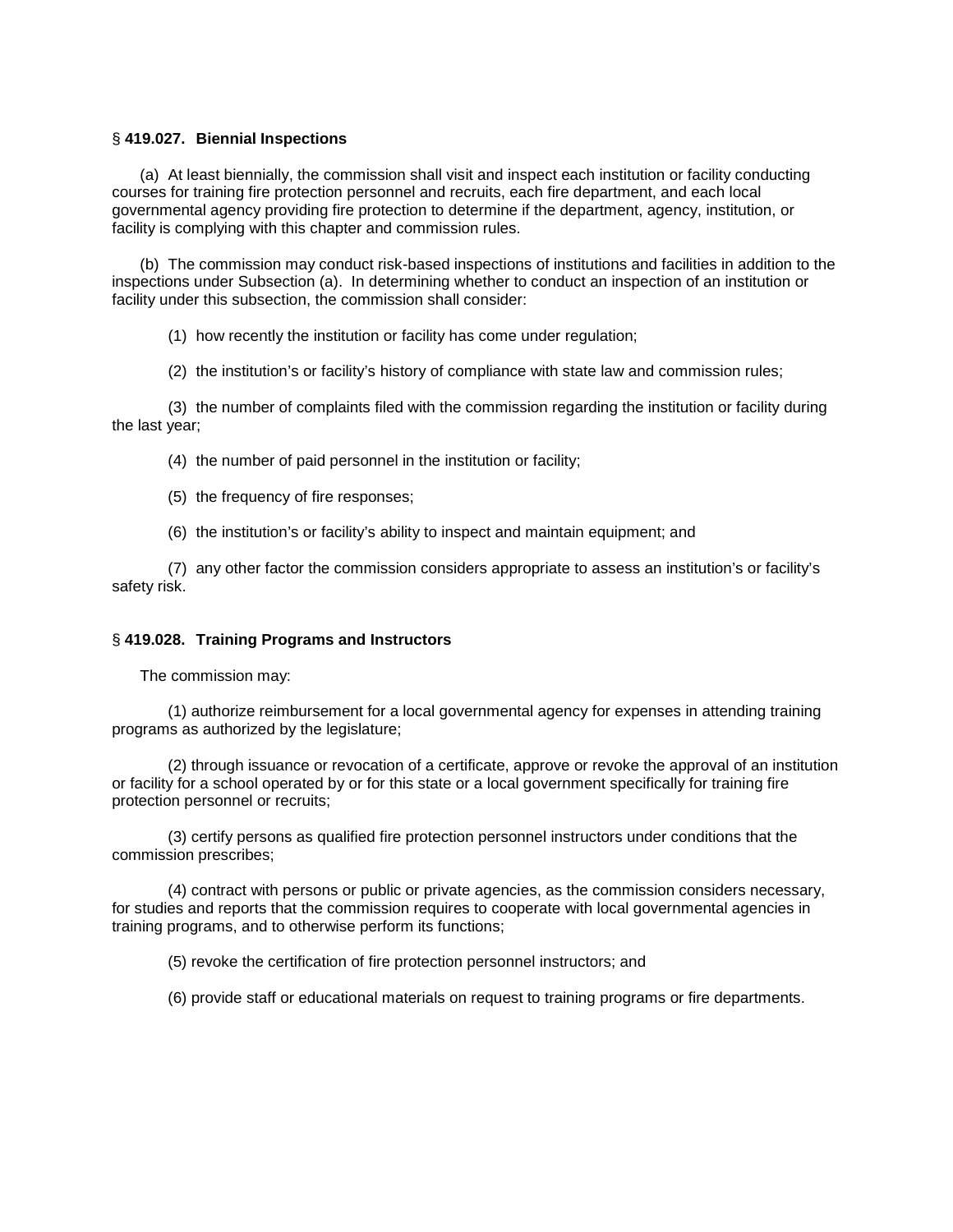# § **419.029. Training Curriculum**

The commission may establish minimum curriculum requirements for preparatory, in-service, and advanced courses and programs for a school operated by or for this state or a local government specifically for training fire protection personnel or recruits.

### § **419.030. Cooperation with Other Entities for Training Purposes**

The commission may consult and cooperate with a local governmental agency, other governmental agency, university, college, junior college, or another institution concerning the development of training schools and programs of courses of instruction for fire protection personnel, including the preparation or implementation of continuing education or training programs.

### § **419.031. Training Assistance**

The commission shall adopt rules and procedures for the administration of a training assistance program under this subchapter. The training assistance provided to fire departments under this subchapter may be provided by any of the following methods:

(1) purchasing and providing training aids to fire departments on a temporary or permanent basis;

(2) financing training seminars for fire departments; or

(3) paying instructor fees to teach specialized courses for fire departments that employ fully paid fire protection personnel.

#### § **419.032. Appointment of Fire Protection Personnel**

(a) A fire department may not appoint a person to the fire department, except on a temporary or probationary basis, unless:

(1) the person:

(A) has satisfactorily completed a preparatory program of training in fire protection at a school approved by the commission; and

(B) meets the qualifications established by the commission under Subsection (b); and

(2) the commission has approved the person's fingerprint-based criminal history record information under Section 419.0325.

(b) The commission by rule may establish qualifications relating to minimum age, education, physical and mental condition, citizenship, basic certification tests, continuing education or training programs, and other matters that relate to the competence and reliability of persons to assume and discharge the responsibilities of fire protection personnel. The commission shall prescribe the means of presenting evidence of fulfillment of these qualifications. This chapter does not preclude an employing agency from establishing qualifications and standards for hiring fire protection personnel that exceed the minimum qualifications set by the commission.

(c) Fire protection personnel who receive temporary or probationary appointment and who fail to satisfactorily complete a basic course in fire protection, as prescribed by the commission, before one year after the date of the original appointment forfeit, and shall be removed from, the position. A temporary or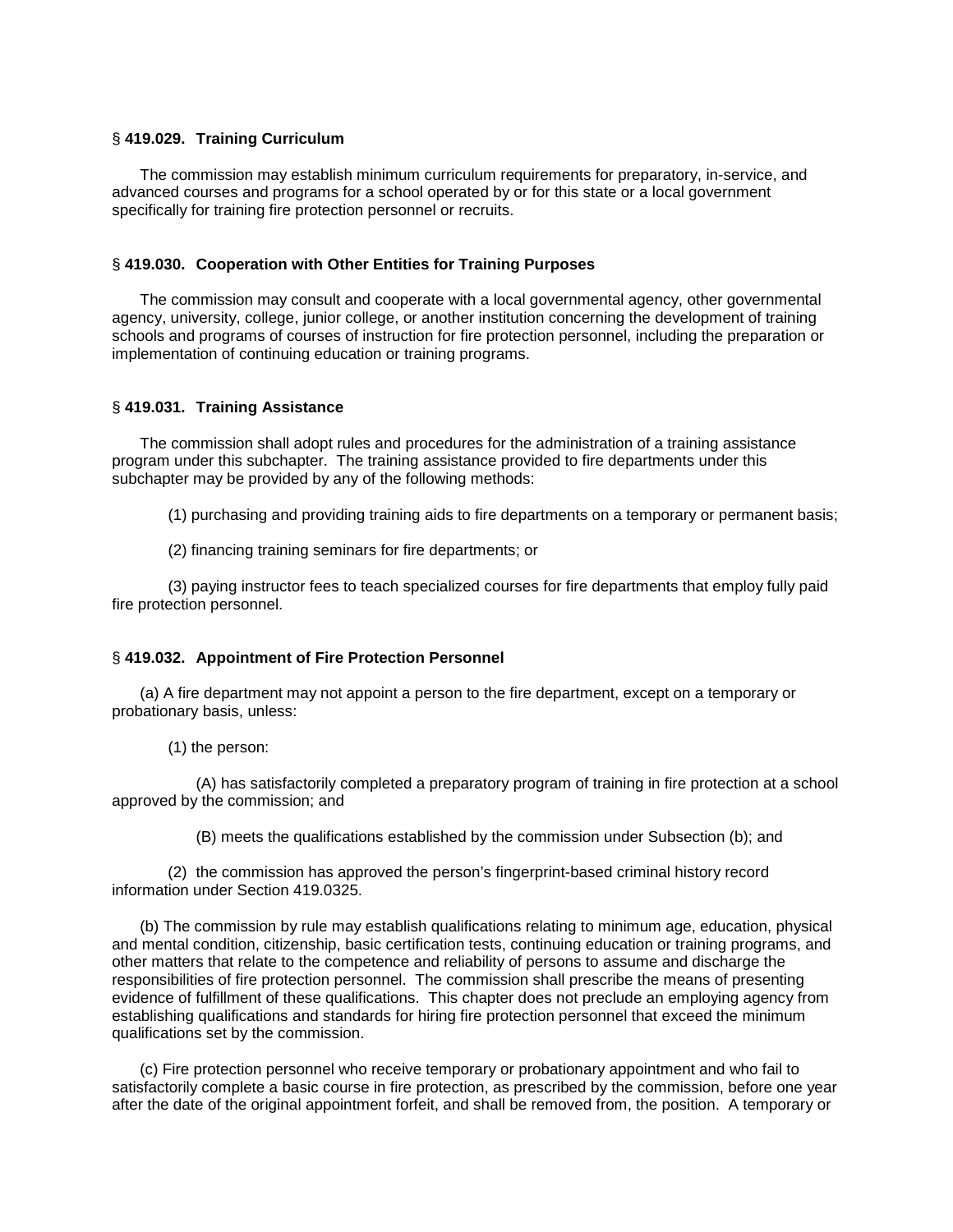probationary appointment may not be extended beyond one year by renewal of appointment or otherwise, except that on petition of a fire department one year or more after the date of the forfeiture and removal, the commission may reinstate the person's temporary or probationary employment. Fire protection personnel must complete a commission-approved training course in fire suppression before being assigned full-time to fire suppression duties. The commission may, on application by a fire department and after receiving the comments and advice of the fire fighter advisory committee, extend from one year to a period not to exceed two years the time allowed for fire protection personnel receiving a temporary or probationary appointment to successfully complete a basic course in fire protection.

(d) The commission may certify persons who are qualified under this subchapter to be fire protection personnel. The commission shall adopt rules relating to presentation of evidence of satisfactory completion of a program or course of instruction in another jurisdiction equivalent in content and quality to that required by the commission for approved fire protection education and training programs in this state and shall issue to a person meeting the rules and the requirements of Section 419.0325 a certificate evidencing satisfaction of Subsection (a) and (b). The commission may waive any certification requirement, except those under Section 419.0325, for an applicant with a valid license from another state having certification requirements substantially equivalent to those of this state.

(e) Fire protection personnel serving under permanent appointment before September 1, 1972, are not required to meet a requirement of Subsection (a) or (b) as a condition of tenure or continued employment or for eligibility for a promotional examination for which they are otherwise eligible. The fire protection personnel are eligible to attend training courses subject to commission rules.

(f) A local government may appoint a person to the position of head of the fire department, though the person is not certified by the commission as fire protection personnel, if the person either has at least 10 years' experience as a volunteer fire fighter or may be eligible to become certified under the provisions of Subsection (d) relating to other states or jurisdictions. The appointment is on a temporary basis pending certification of the person as fire protection personnel by the commission under this subsection. The temporary appointment may not be extended beyond one year by renewal of appointment or otherwise. In addition to rules adopted under Subsection (d) relating to other states or jurisdictions, the commission shall adopt rules for purposes of this subsection relating to presentation of evidence that a person has been a volunteer fire fighter for the required period. The rules may not include more stringent requirements on the nature of the volunteer fire departments with which a person may accumulate the required period of volunteer service than the requirements contained in the definition of an organized volunteer fire department under Chapter 615. The commission shall certify as fire protection personnel a person who is serving as a temporarily appointed department head under this subsection and who:

(1) presents satisfactory evidence that the person has been a volunteer fire fighter for at least 10 years and passes the commission's basic certification examination administered under this subchapter on the first or second attempt;

(2) presents satisfactory evidence that the person is eligible to be certified as fire protection personnel under Subsection (d) and passes the commission's basic certification examination administered under this subchapter on the first or second attempt; or

(3) satisfies the requirements of Subsections (a) and (b).

(g) This chapter does not prevent a fire department from assigning volunteer fire fighters, or other auxiliary fire fighters who are not fire protection personnel to fire suppression, fire education, or fire station duties.

(h) This chapter does not prevent an employee of a local government from being a volunteer fire fighter.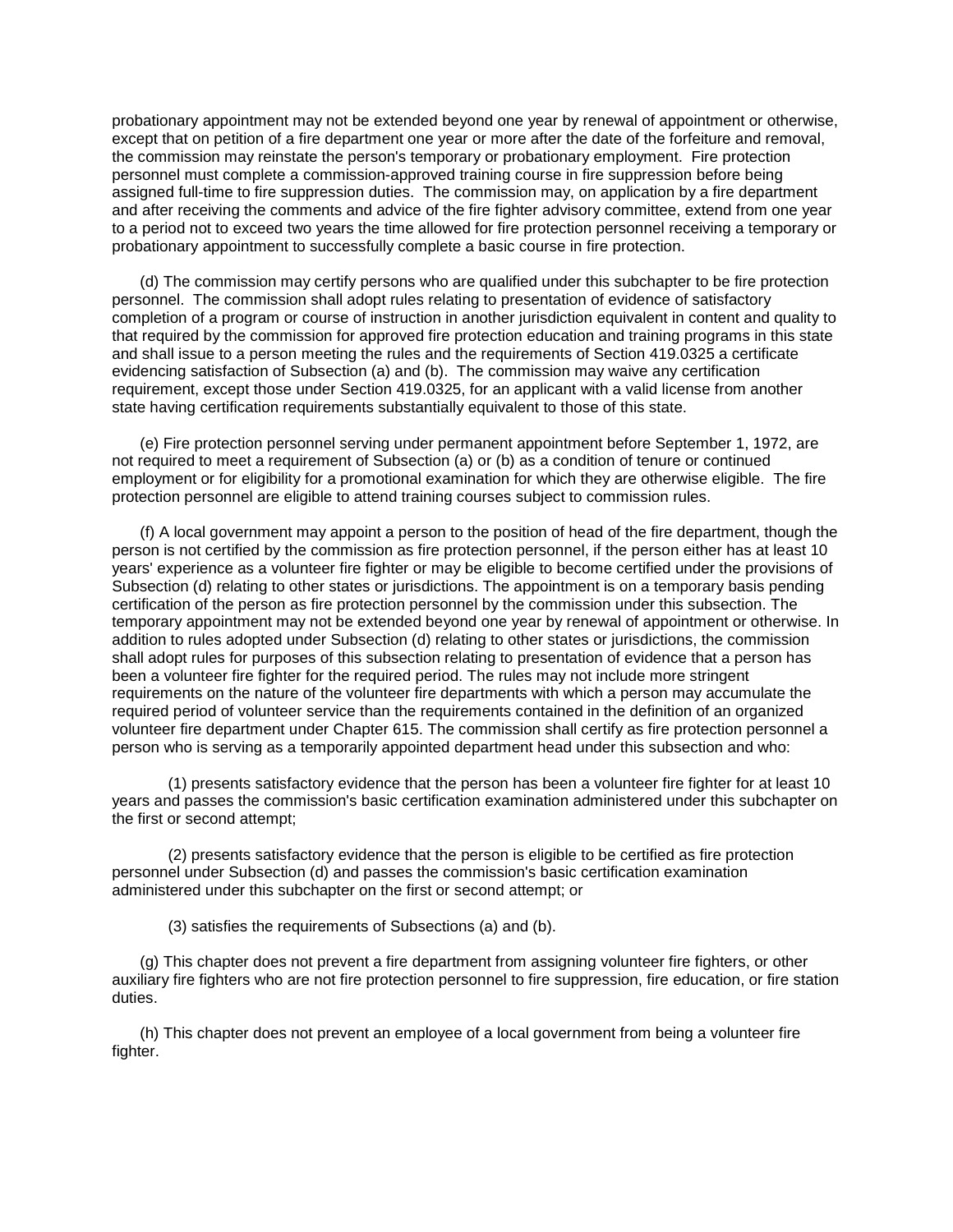### § **419.0321.Part-Time Fire Protection Employees**

(a) A fire department may employ part-time fire protection employees under this section. The commission shall create a separate certification class for part-time fire protection employees.

(b) To become certified as a part-time fire protection employee, a person must:

(1) satisfy the requirements of Sections 419.032(a) and (b) or Section 419.032(d) for certification as fire protection personnel; and

(2) be employed by a fire department as a temporary or probationary part-time fire protection employee.

(c) A fire department may not employ a person as a part-time fire protection employee, except on a temporary or probationary basis, unless the person has been certified by the commission as a part-time fire protection employee. A temporary or probationary employment may not extend beyond one year or be renewed, except that on petition of a fire department one year or more after the date that a temporary or probationary part-time employment expires, the commission may reinstate the person's temporary or probationary part-time employment.

(d) A person who is certified as a part-time fire protection employee and a fire department or local government that employs a part-time fire protection employee are subject to this subchapter and applicable commission rules to the same extent that this subchapter and applicable commission rules apply to certified fire protection personnel and to a fire department or local government in the employment of fire protection personnel.

(e) A part-time fire protection employee may not:

(1) work more than 24 hours a week or average more than approximately 24 hours a week during a work cycle, as appropriate, for an employing fire department; or

(2) work more than 500 hours a year for an employing fire department in duties related to fire suppression.

(f) A part-time fire protection employee may work, on a temporary basis only, in place of a person who is fire protection personnel who is absent from work because of vacation, illness, injury, or administrative leave. Work may not be assigned under this subsection in a manner that will cause a reduction in the number of authorized full-time positions in a fire department. Hours worked under this subsection are not counted when computing hours under Subsection (e) (1).

# § **419.0322.Categories and Designation of Persons Performing Fire Protection Duties**

(a) Each person who is assigned by a fire department to perform one or more duties listed under Section 419.021 (3) (C) must be:

(1) fire protection personnel;

- (2) a part-time fire protection employee; or
- (3) a volunteer or other auxiliary fire fighter.

(b) Each fire department shall designate each person who is assigned by the department to perform one or more duties listed under Section 419.021(3) (C) as fire protection personnel, a part-time fire protection employee, or a volunteer or auxiliary fire fighter, but a department may not designate the same person under more than one category under this section. The designation shall be made on the records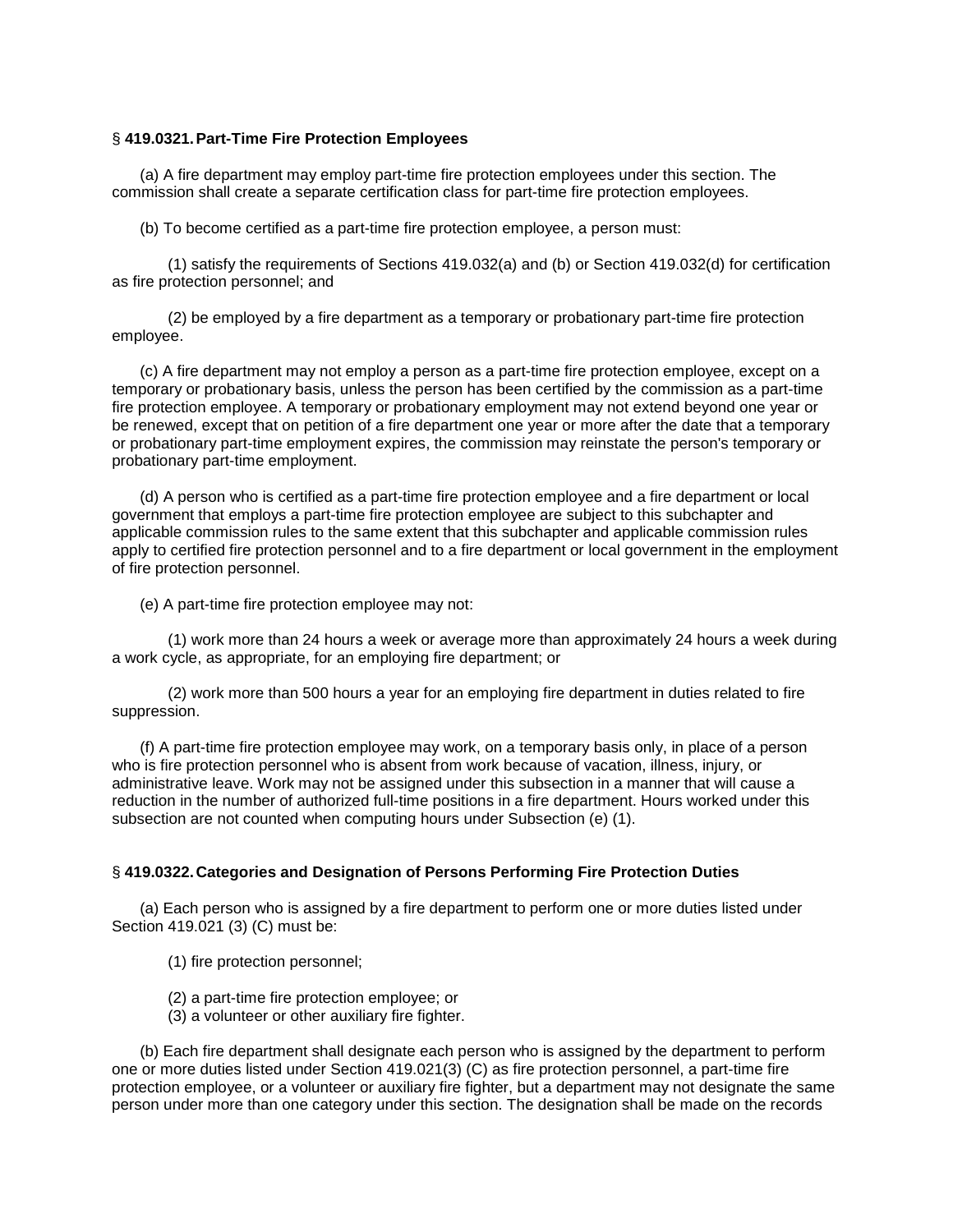of the department and the designation shall be made available for inspection by the commission or sent to the commission on request.

(c) A fire department may not compensate, reimburse, or provide benefits to a person the department has designated as a volunteer or other auxiliary fire fighter to the extent that the person would be considered fully paid fire protection personnel.

(d) A person designated as a part-time fire protection employee under this section is subject to Section 419.0321.

### **§419.0325. Criminal History Record Information Approval Required for Certification**

(a) The commission may not certify a person as fire protection personnel unless the commission, after review, has approved fingerprint-based criminal history record information about the person obtained from the Department of Public Safety under Subchapter F, Chapter 411, and from the Federal Bureau of Investigation under Section 411.087.

(b) The applicant for certification or the fire department may submit the required fingerprint-based state and national criminal history record information to the commission. If neither the applicant nor the fire department submits the required criminal history record information to the commission, the commission shall obtain the required criminal history record information pursuant to Sections 411.087 and 411.1236.

(c) The commission by rule shall establish criteria for denying a person certification to be fire protection personnel based on the person's criminal history record information. The criteria must relate to a person's fitness to serve as fire protection personnel.

(d) Criminal history record information received by the commission is privileged and confidential and for commission use only.

#### § **419.033. Certificate Expiration**

(a) The commission by rule may adopt a system under which certificates expire on various dates during the year. For the year in which the certificate expiration date is changed, certificate fees payable on the date set by commission rule shall be prorated on a monthly basis so that each fire department or other employing entity shall pay only that portion of the certificate fee that is allocable to the number of months during which the certificate is valid. On renewal of the certificate on the new expiration date, the total certificate renewal fee is payable.

(b) The commission shall issue to a person who has held a commission certificate but is no longer employed by an entity that is regulated by the commission a one-time certificate that states the level of certification held by the person on the date the person left the regulated entity's employment. The commission shall prescribe the procedure under which a person applies for a certificate under this subsection. The commission shall set and collect from the person a fee of not more than \$35 for the certificate.

#### § **419.034. Certificate Renewal**

(a) A fire department or other employing entity may renew an unexpired certification before the expiration date of the certificate by:

(1) submitting evidence satisfactory to the commission of completion of any required professional education; and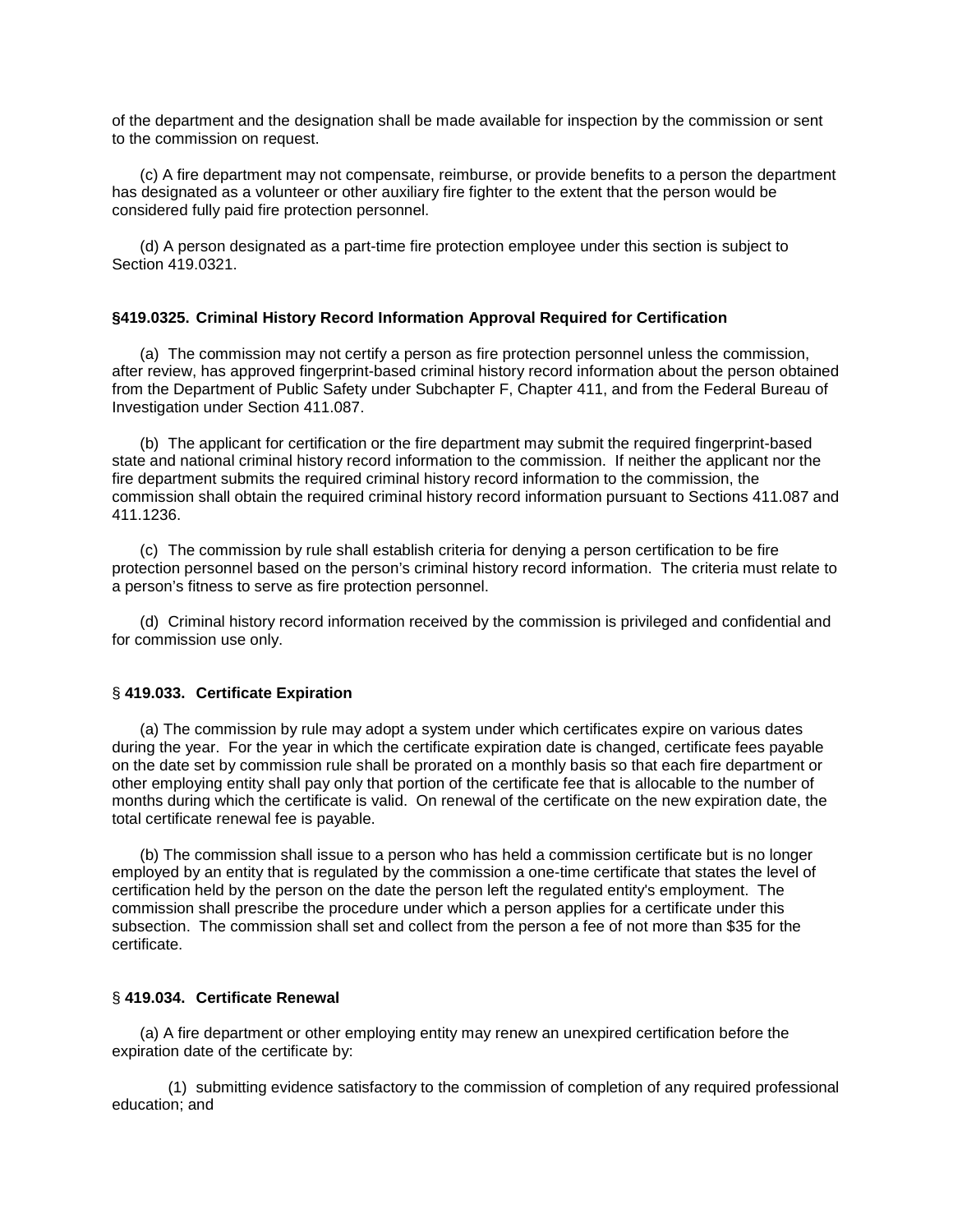(2) paying to the commission the required renewal fee.

(b) If a person's certificate has been expired for 30 days or less, the fire department or other employing entity may renew the certificate by:

(1) submitting evidence satisfactory to the commission of completion of any required professional education; and

(2) paying to the commission the required renewal fee and a fee that is one-half of the certification fee for the certificate.

(c) If a person's certificate has been expired for longer than 30 days but less than one year, the fire department or other employing entity may renew the certificate by:

(1) submitting evidence satisfactory to the commission of completion of any required professional education; and

(2) paying to the commission all unpaid renewal fees and a fee that is equal to the certification fee.

(d) If a person's certificate has been expired for one year or longer, the person may not renew the certificate. The person may obtain a new certificate by submitting to the proficiency examination or repeating the requirements and procedures for obtaining an original certificate. The commission shall charge a fee to recover the cost of administering the proficiency examination. The fire department or other employing entity shall pay the certification fee.

(e) Notwithstanding any other law, the commission by rule may establish a procedure to waive the late fees or examination required by this section if:

(1) the person's certificate expired because of the employing entity's good faith clerical error, including the failure of the employing entity to submit fees in a timely manner; or

(2) the person's certificate expired as a result of termination of the person's employment and the person has been restored to employment as a result of a disciplinary procedure or a court action.

(f) At least 30 days before the expiration of a person's certificate, the commission shall send written notice of the impending certificate expiration to the last known fire department or other employing entity employing the regulated person according to the records of the commission.

#### § **419.0341.Individual Certificate Holder; Certificate Renewal**

(a) Notwithstanding any other provision of this subchapter, a person may be certified as fire protection personnel and continue to hold and renew the certificate without regard to whether the person is employed or continues to be employed by a local authority or fire department.

(b) A person who is certified as fire protection personnel who is not employed by a local authority or fire department may renew an unexpired certificate before the expiration of the certificate by:

(1) submitting evidence satisfactory to the commission of completion of any required professional education; and

(2) paying to the commission the required renewal fee.

(c) If the person's certificate has been expired for 30 days or less, the person may renew the certificate by: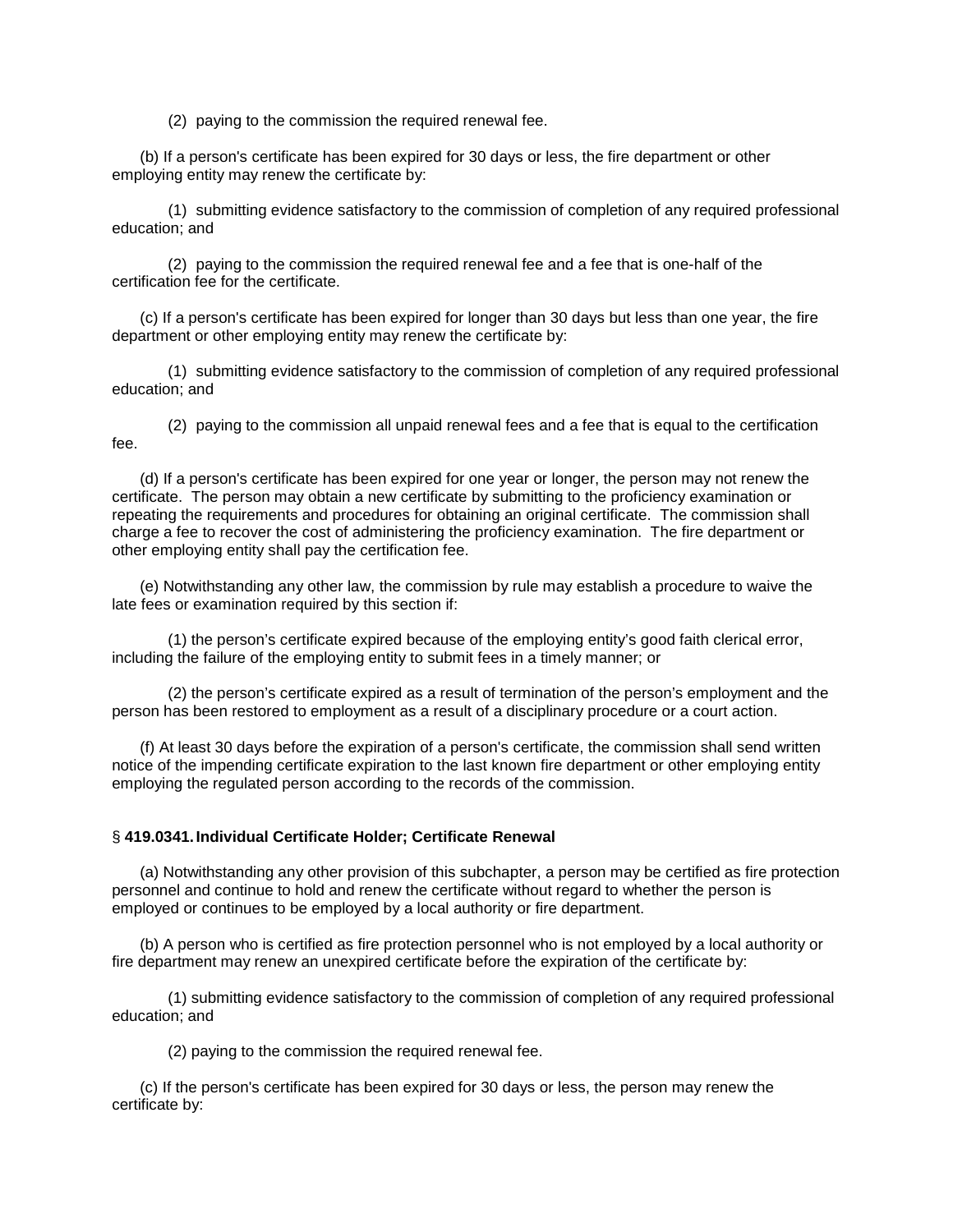(1) submitting evidence satisfactory to the commission of completion of any required professional education; and

(2) paying to the commission the required renewal fee and a fee that is one-half of the certification fee for the certificate.

(d) If the person's certificate has been expired for longer than 30 days but less than one year, the person may renew the certificate by:

(1) submitting evidence satisfactory to the commission of completion of any required professional education; and

(2) paying to the commission all unpaid renewal fees and a fee that is equal to the certification fee for the certificate.

(e) If the person's certificate has been expired for one year or longer, the person may not renew the certificate. The person may obtain a new certificate by submitting to the proficiency examination or repeating the requirements and procedures for obtaining an original certificate. The commission shall charge a fee to cover the cost of administering the proficiency examination.

(f) At least 30 days before the expiration of the certificate of a person who is not employed by a local authority or fire department, the commission shall send written notice of the impending certificate expiration to the last known address of the person according to the records of the commission.

(g) The commission shall establish by rule the procedures and requirements for evidence of compliance with this section.

(h) Notwithstanding any other law, the commission by rule may establish a procedure to waive the late fees or examination required by this section for a person whose certificate expired because of the person's good faith clerical error, including the person's failure to submit fees in a timely manner.

#### § **419.035. Certification Examinations**

(a) Not later than the 30th day after the date on which a certification examination is administered under this subchapter, the commission shall notify each examinee of the results of the examination. However, if an examination is graded or reviewed by a national testing service, the commission shall notify examinees of the results of the examination not later than the 14th day after the date on which the commission receives the results from the testing service. If the notice of examination results graded or reviewed by a national testing service will be delayed for longer than 90 days after the examination date, the commission shall notify the examinee of the reason for the delay before the 90th day.

(b) If requested in writing by a person who fails an examination administered under this subchapter, the commission shall furnish the person with an analysis of the person's performance on the examination.

#### § **419.036. Disciplinary Actions**

(a) The commission may revoke or suspend a certificate, place on probation a person whose certificate has been suspended, or reprimand a regulated person for a violation of this subchapter or a rule of the commission. If a regulated person's suspension is probated, the commission may require the practitioner:

- (1) to report regularly to the commission on matters that are the basis of the probation;
- (2) to limit practice to the areas prescribed by the commission; or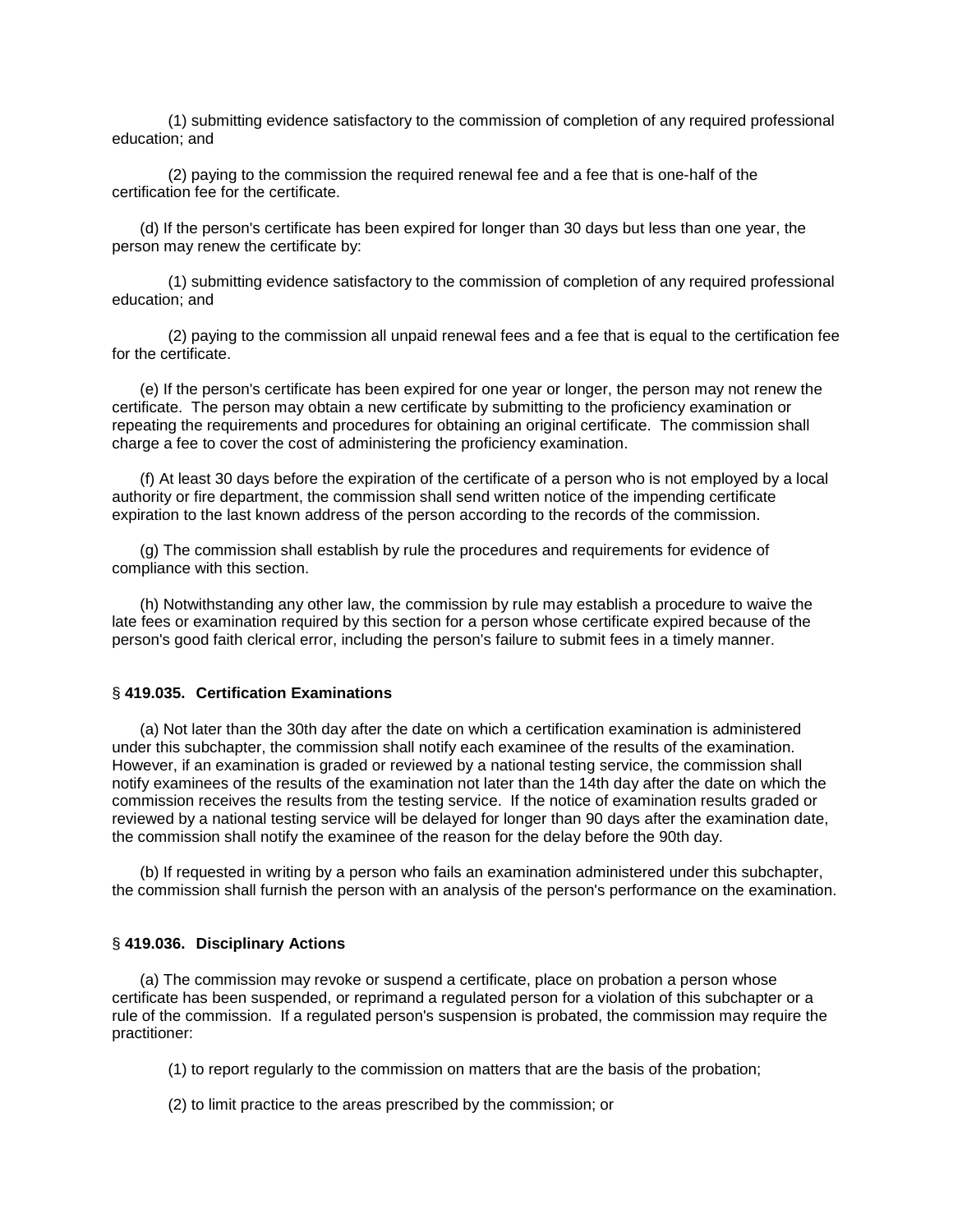(3) to continue or renew professional education until the practitioner attains a degree of skill satisfactory to the commission in those areas that are the basis of the probation.

(b) If the commission proposes to suspend or revoke a person's certificate, the person is entitled to a hearing before the commission or a hearings officer appointed by the commission. The commission shall prescribe procedures by which all decisions to suspend or revoke are made by or are appealable to the commission.

(c) A complaint case opened by the commission based on a violation found during an inspection conducted under Section 419.027 must be opened not later than the  $30<sup>th</sup>$  day after the date the commission provides notice of the violation to the applicable department, agency, institution, or facility.

(d) The commission by rule shall create a matrix for determining penalty amounts and disciplinary actions for fire departments, training providers, and certified personnel who commit violations of this chapter or a rule adopted under this chapter. In developing the matrix, the commission shall consider the following factors:

- (1) compliance history;
- (2) seriousness of the violation;
- (3) the safety threat to the public or fire personnel;
- (4) any mitigating factors; and
- (5) any other factors the commission considers appropriate.

#### § **419.0365.Disciplinary Hearing**

If the commission proposes to suspend, revoke, or refuse to renew a person's certificate, the person is entitled to a hearing conducted by the State Office of Administrative Hearings. Proceedings for a disciplinary action are governed by the administrative procedure law, Chapter 2001. Rules of practice adopted by the commission under Section 2001.004 applicable to the proceedings for a disciplinary action may not conflict with rules adopted by the State Office of Administrative Hearings.

#### **§419.0366 Tracking and Analysis of Complaint and Violation Data**

(a) The commission shall develop and implement a method for tracking and categorizing the sources and types of complaints filed with the commission and of violations of this chapter or a rule adopted under this chapter.

(b) The commission shall analyze the complaint and violation data maintained under Subsection (a) to identify trends and areas that may require additional regulation or enforcement.

### § **419.037. Appointment as Marine Fire Protection Personnel**

(a) The commission shall adopt requirements for certification of marine fire protection personnel. A person may not be appointed to a marine fire protection personnel position, except on a probationary basis, unless the person has completed the training prescribed by the commission.

(b) Marine fire protection personnel appointed on a probationary basis must complete the prescribed training before two years after the date of appointment.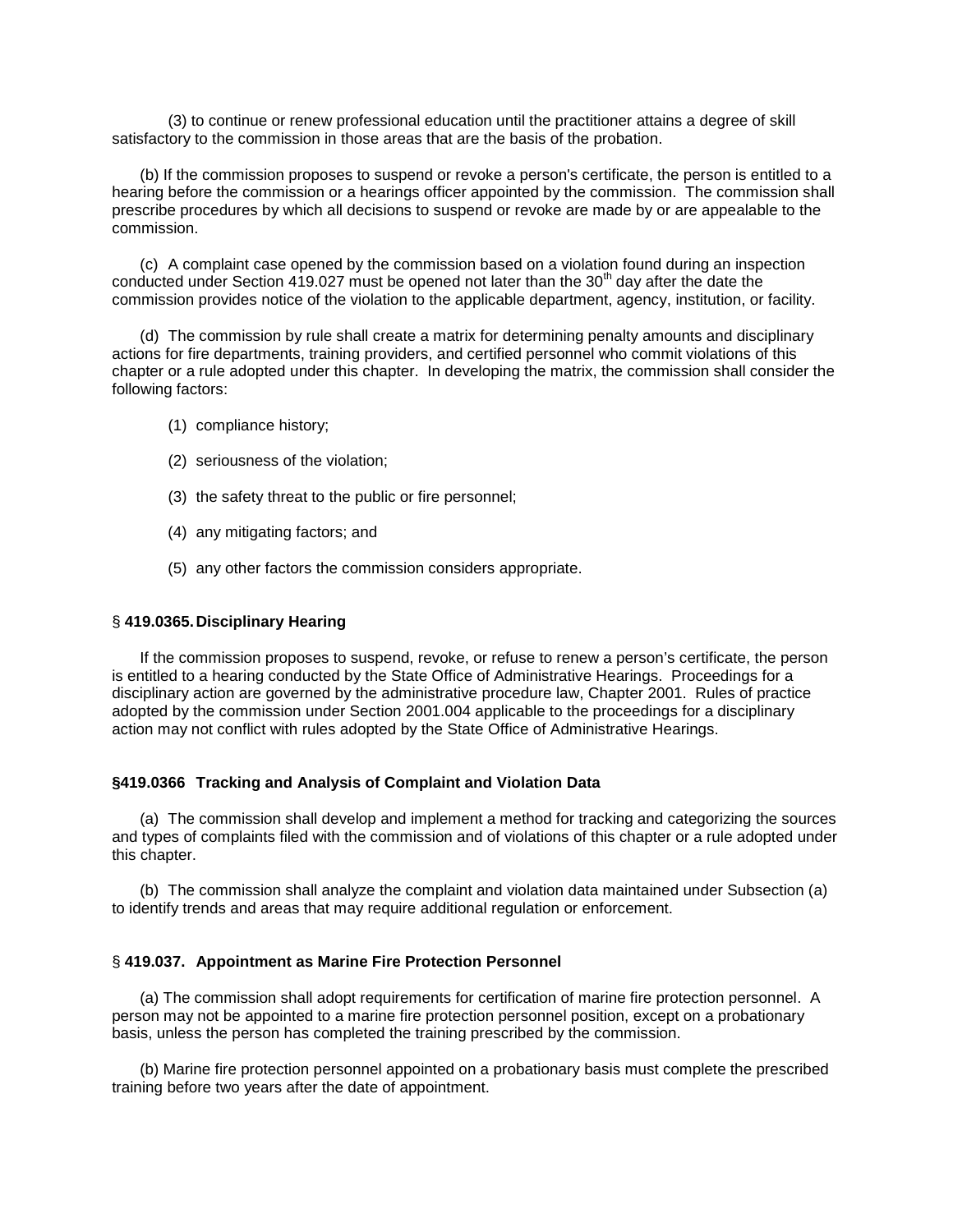(c) Marine fire protection personnel serving under permanent appointment with five or more years' service before September 1, 1978, have satisfied the training requirements by experience.

### § **419.038. Appointment to Aircraft Fire Fighting and Rescue Fire Protection Personnel Position**

(a) The commission shall adopt requirements for certification of aircraft fire fighting and rescue fire protection personnel. A person may not be appointed to an aircraft fire fighting and rescue fire protection personnel position, except on a probationary basis, unless the person has completed the training prescribed by the commission.

(b) Aircraft fire fighting and rescue fire protection personnel appointed on a probationary basis must complete the prescribed training before two years after the date of appointment.

(c) Aircraft fire fighting and rescue fire protection personnel serving under permanent appointment with two or more years' service before September 1, 1984, have satisfied the training requirements.

#### § **419.039. Criminal Penalty**

(a) A person commits an offense if the person:

- (1) accepts an appointment in violation of Section 419.032 or 419.037;
- (2) knowingly accepts an appointment in violation of Section 419.038;
- (3) appoints or retains a person in violation of Section 419.032; or
- (4) appoints a person in violation of Section 419.037 or 419.038.

(b) An offense under this section is a misdemeanor punishable by a fine of not less than \$100 nor more than \$1,000.

### § **419.040. Protective Clothing**

(a) A fire department shall purchase, provide, and maintain a complete ensemble of appropriate protective clothing for each of its fire protection personnel who would be exposed to hazardous conditions from fire or other emergencies or where the potential for such exposure exists.

(b) The protective clothing shall be suitable for the task that the individual is expected to perform and must comply with the minimum standards of the National Fire Protection Association or its successor.

(c) The fire department shall develop and maintain a standard operating procedure covering the proper use, selection, care, and maintenance of all of its protective clothing.

### § **419.041. Self-Contained Breathing Apparatus**

(a) A fire department shall furnish with self-contained breathing apparatus all of its fire protection personnel who engage in operations where the personnel might encounter atmospheres that are immediately dangerous to life or health, where the potential for such exposure exists, or where the atmosphere is unknown.

(b) All self-contained breathing apparatus shall comply with the minimum standards of the National Fire Protection Association or its successor.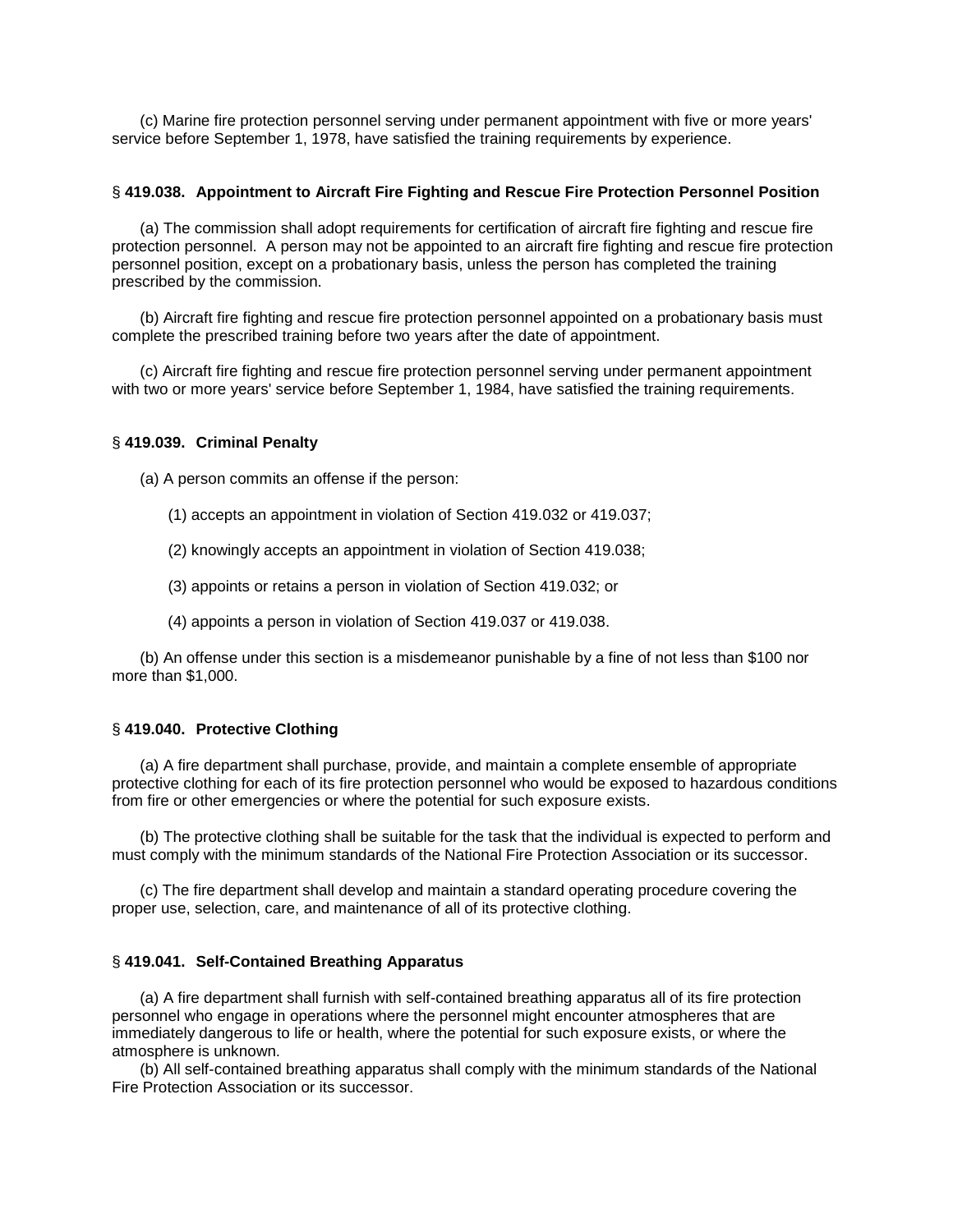(c) A fire department shall develop and maintain a standard operating procedure covering the proper use, selection, care, and maintenance of all of its breathing apparatus.

(d) A fire department shall require each self-contained breathing apparatus used by the department to be inspected at least monthly. The inspection shall comply with the minimum standards of the National Fire Protection Association or its successor.

(e) A fire department shall require each self-contained breathing apparatus used by the department to be tested annually for overall condition and proper functioning. The tests shall comply with the minimum standards of the National Fire Protection Association or its successor.

(f) A fire department that uses self-contained breathing apparatus shall have samples of the breathing air used to refill the cylinders of the self-contained breathing apparatus tested at least every six months by a competent testing laboratory that has equipment designed to test compressed breathing air. The quality of the compressed breathing air and the laboratory conducting the tests of the compressed breathing air quality must conform with the quality and testing procedures established by the National Fire Protection Association or its successor.

# § **419.042. Personal Alert Safety Systems**

(a) A fire department shall purchase, provide, and maintain a personal alert safety system for each of its fire protection personnel who would be exposed to hazardous conditions from fire or other emergencies or where the potential for such exposure exists.

(b) The personal alert safety system must comply with minimum standards of the National Fire Protection Association or its successor.

(c ) The fire department shall develop and maintain a standard operating procedure covering the proper use, selection, care, and maintenance of all of its personal alert safety systems.

#### § **419.043. Applicable National Fire Protection Association Standard**

The National Fire Protection Association standard applicable to protective clothing, self-contained breathing apparatus, or personal alert safety systems is the standard in effect when a fire-fighting agency contracts to purchase the item. The agency may continue to use an item that was in use or contracted for before a change in a standard unless the commission determines that the continued use constitutes an undue risk to the wearer, in which case the commission shall order the use be discontinued and shall set an appropriate date for compliance with the revised standard.

# § **419.044. Incident Management System**

(a) A fire department shall develop and maintain an incident management system. The system shall include a written standard operating procedure for the management of emergency incidents. The system shall require operations to be conducted in a manner that recognizes hazards and prevents accidents and iniuries.

(b) A fire department shall require all fire protection personnel to be trained in and to use the incident management system. The system shall also be applied to all drills, exercises, and other situations that involve hazards similar to those encountered at actual emergency incidents.

(c) The incident management system shall comply with the minimum standards established by the National Fire Protection Association or its successor.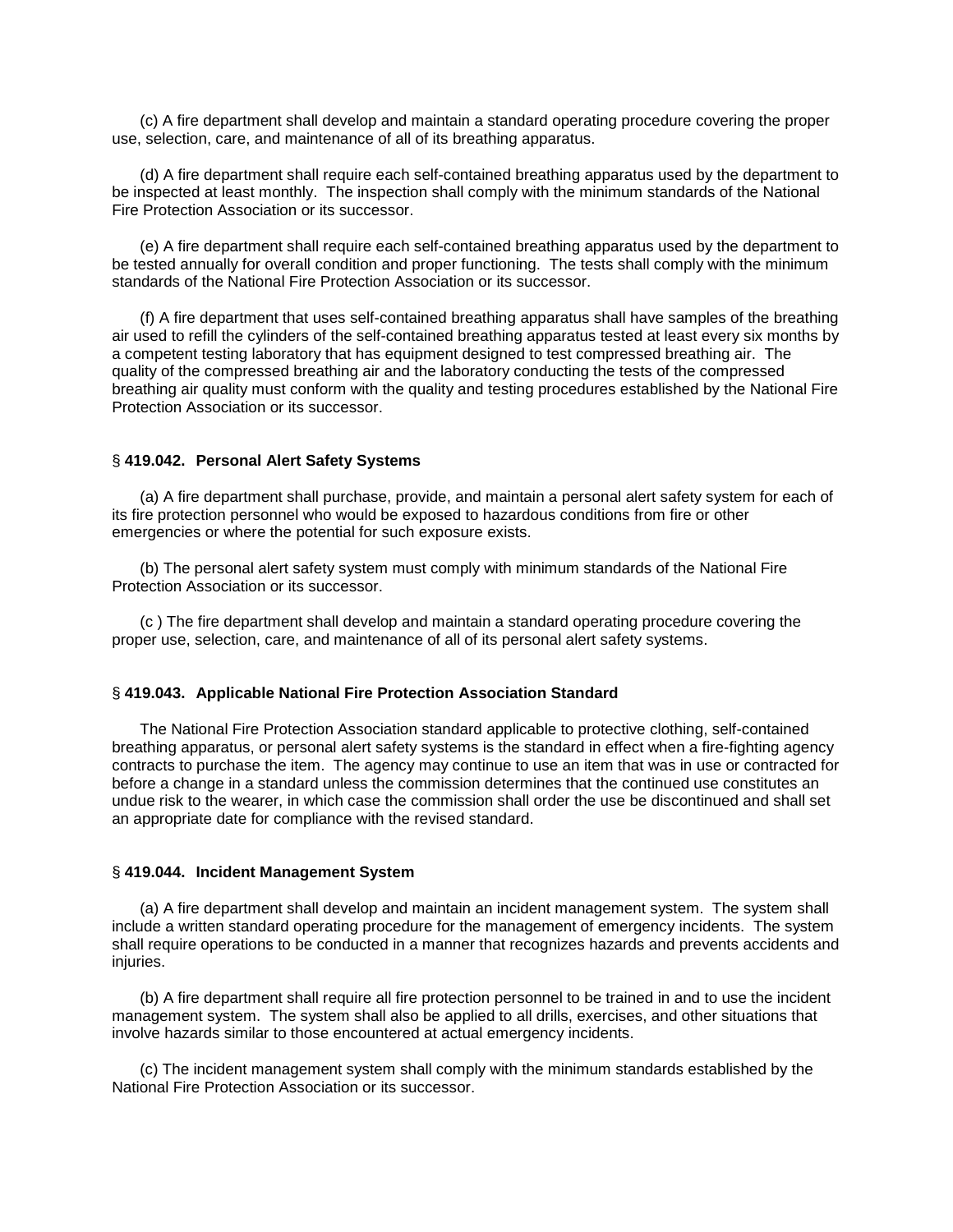#### § **419.045. Personnel Accountability System**

(a) A fire department shall develop and maintain a standard operating procedure for personnel accountability. The system shall provide a rapid accounting of all personnel at an emergency incident.

(b) A fire department shall require all personnel to be trained in and to use the personnel accountability system.

(c) The personnel accountability system shall comply with the minimum standards established by the National Fire Protection Association or its successor. If the National Fire Protection Association standard applicable to personnel accountability systems is revised, the fire department shall comply with the new standard within one year from the effective date of the new standard.

# § **419.046. Fire Protection Personnel Operating at Emergency Incidents**

(a) A fire department shall develop, maintain, and use a standard operating procedure covering fire protection personnel operating at emergency incidents. The procedure shall specify an adequate number of personnel to safely conduct emergency scene operations. The procedure shall limit operations to those that can be safely performed by the personnel available at the scene.

(b) A fire department shall require all personnel to be trained in and to use the standard operating procedure pertaining to fire protection personnel operating at emergency incidents.

(c) The minimum standards established by the National Fire Protection Association or its successor for operating procedures for fire protection personnel operating at an emergency incident may be used as a guideline for fire departments when developing standard operating procedures.

(d) The standard operating procedures for structure fires shall comply with the Occupational Safety and Health Administration's Final Rule, 29 C.F.R. Section 1910.134 (g)(4), procedures for interior structural fire fighting of July 1, 1998.

#### § **419.047. Commission Enforcement**

The commission shall enforce Sections 419.040, 419.041, 419.042, 419.043, 419.044, 419.045, and 419.046. The commission may adopt minimum standards consistent with those sections for protective clothing, self-contained breathing apparatus, personal alert safety systems, incident management systems, personnel accountability systems, fire protection personnel operating at emergency incidents, and applicable National Fire Association standards for fire protection personnel.

### **§ 419.048 Fire Protection Personnel Injury Data; Recommendations to Reduce Injuries**

(a) Pursuant to Section 417.004, the commission and the commissioner of insurance, as necessary to allow the agencies to perform their statutory duties, shall transfer information between the two agencies, including injury information from the Texas Fire Incident Reporting System and workers' compensation data showing claims filed by fire protection personnel.

(b) Personally identifiable information received by the commission under this section relating to injured fire protection personnel is confidential. The commission may not release, and a person may not gain access to, any information that could reasonably be expected to reveal the identity of injured fire protection personnel.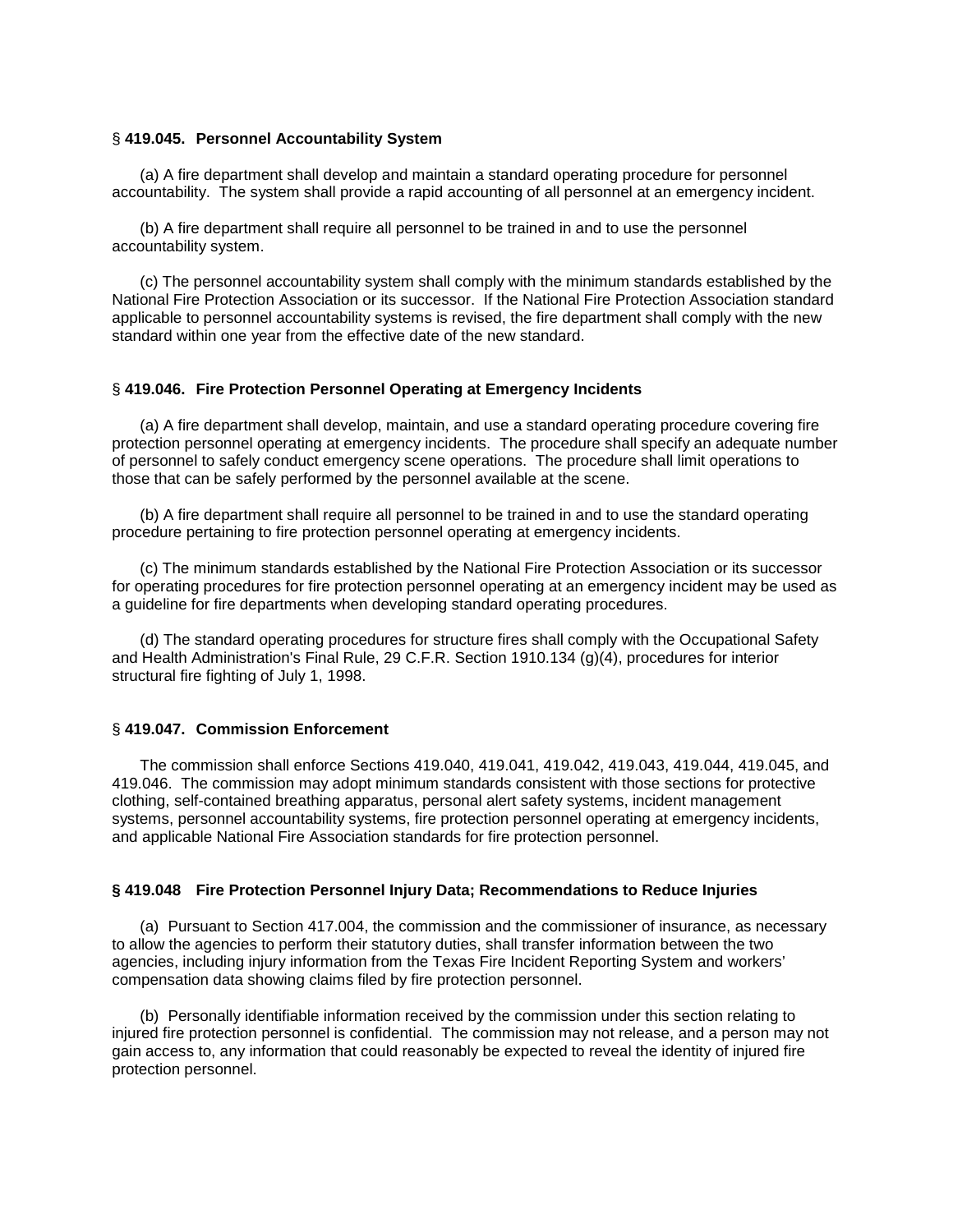(c) The commission shall evaluate information and data on fire protection personnel injuries and develop recommendations for reducing fire protection personnel injuries. The commission shall forward the recommendations to the state fire marshal not later than September 1 of each year for inclusion in the annual report required by Section 417.0075.

(d) The commission shall establish criteria for evaluating fire protection personnel injury information to determine the nature of injuries that the commission should investigate. Based on these investigations, the commission shall identify fire departments in need of assistance in reducing injuries and may provide assistance to those fire departments.

[Sections 419.049-419.070 reserved for expansion]

# **SUBCHAPTER D VOLUNTEER FIRE FIGHTERS AND FIRE DEPARTMENTS**

### § **419.071. Voluntary Certification Program for Volunteer Fire Fighters and Fire Departments**

(a) The commission shall develop a voluntary certification program for volunteer fire fighters and volunteer fire departments. The program must include the same components and requirements as the certification program established under Subchapter B. The certification program for volunteer fire fighters and volunteer fire departments may take into account the different circumstances of volunteer fire fighters in establishing deadlines for completion of various components or requirements of the program.

(b) A certificate for a given type and level of certification that is issued under the certification program established under this section is equivalent to a certificate for the same type and level issued under Subchapter B. The certificate is subject to the same issuance and renewal requirements as a certificate issued under Subchapter B, and a certificate holder may be disciplined and regulated in the same manner as provided by Subchapter B.

(c) A volunteer fire fighter, volunteer fire department, or facility that provides training to volunteer fire fighters is not required to participate in any component of the commission's program under this chapter. A volunteer fire fighter, volunteer fire department, or facility that provides training to volunteer fire fighters may on request participate in one or more components of the program under this subchapter as appropriate. The volunteer fire department with which a volunteer fire fighter is affiliated may, but is not required to, pay the certificate fee for a volunteer fire fighter certified under this subchapter.

(d) At least 30 days before the expiration of a volunteer fire fighter's certificate, the commission shall send written notice of the impending certificate expiration to the last known address of the fire fighter according to the records of the commission.

### § **419.072. Obtaining Paid Employment as Fire Fighter**

(a) Notwithstanding anything to the contrary in Subchapter B, a fire department may appoint as fire protection personnel a volunteer fire fighter or former volunteer fire fighter who is certified by the commission under this subchapter. On receiving the appointment from the employing fire department, the person is considered to be certified fire protection personnel.

(b) In this section, "fire department" has the meaning assigned by Section 419.021.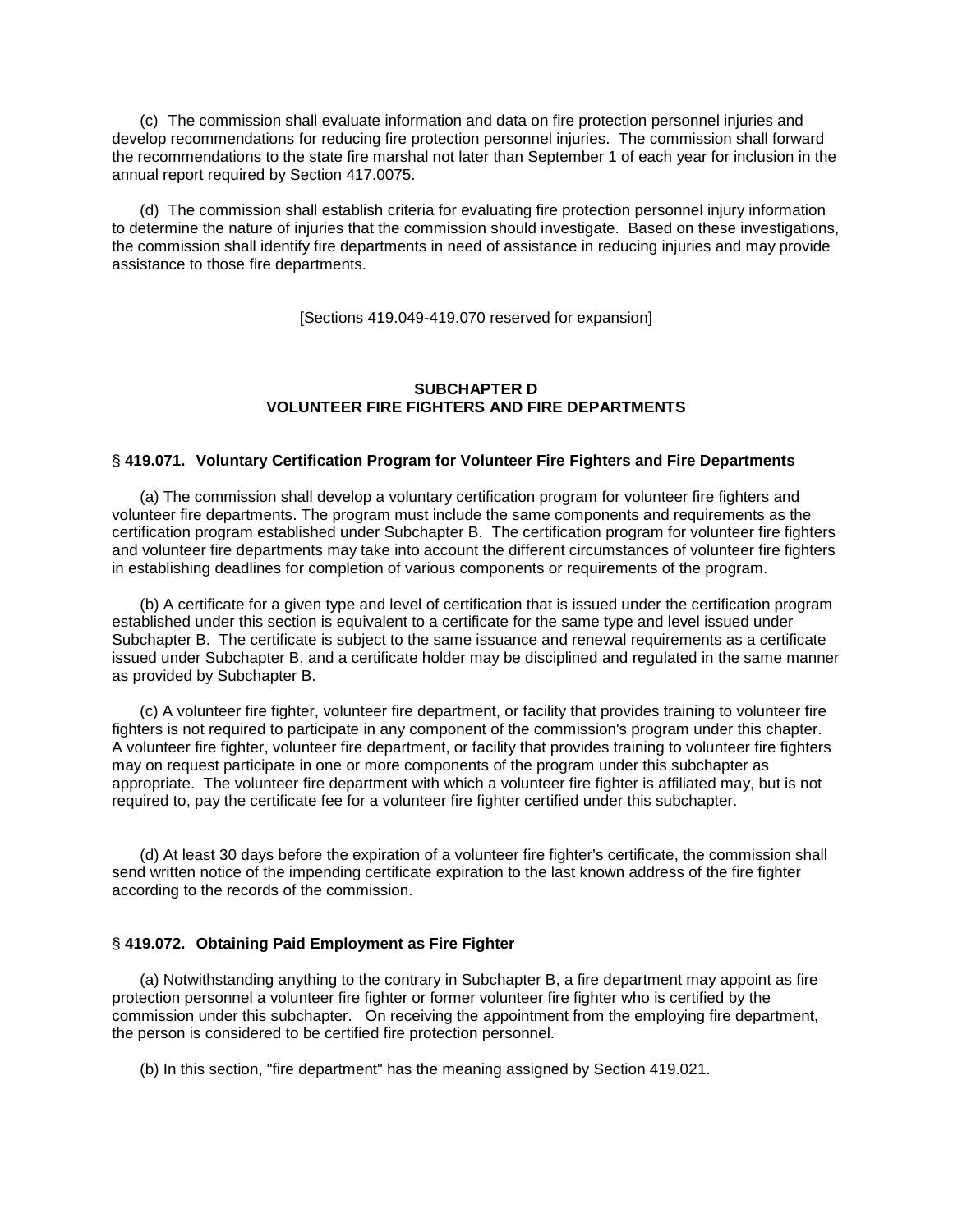### § **419.073. Individual Certificate Holder; Certificate Renewal**

(a) A volunteer fire fighter certified under this subchapter may continue to hold and renew the certificate without regard to whether the person continues to be affiliated with a volunteer fire department.

(b) A former volunteer fire fighter who is no longer affiliated with a volunteer fire department may renew an unexpired certificate before the expiration of the certificate by:

(1) submitting evidence satisfactory to the commission of completion of any required professional education; and

(2) paying to the commission the required renewal fee.

(c) If a person's certificate has been expired for 30 days or less, the person may renew the certificate by:

(1) submitting evidence satisfactory to the commission of completion of any required professional education; and

(2) paying to the commission the required renewal fee and a fee that is one-half of the certification fee for the certificate.

(d) If a person's certificate has been expired for longer than 30 days but less than one year, the person may renew the certificate by:

(1) submitting evidence satisfactory to the commission of completion of any required professional education; and

(2) paying to the commission all unpaid renewal fees and a fee that is equal to the certification fee.

(e) If a person's certificate has been expired for one year or longer, the person may not renew the certificate.

(f) The commission shall establish by rule the requirements evidence must meet to be considered satisfactory for the purpose of complying with this section.

(g) Notwithstanding any other law, the commission may by rule establish a procedure to recertify a person if:

(1) the person's certification has lapsed because of the person's good faith clerical error, including the person's failure to submit fees in a timely manner; or

(2) the person's certification has lapsed as a result of termination of the person's employment and the person has been restored to employment as a result of a disciplinary procedure.

[Sections 419.074-419.080 reserved for expansion]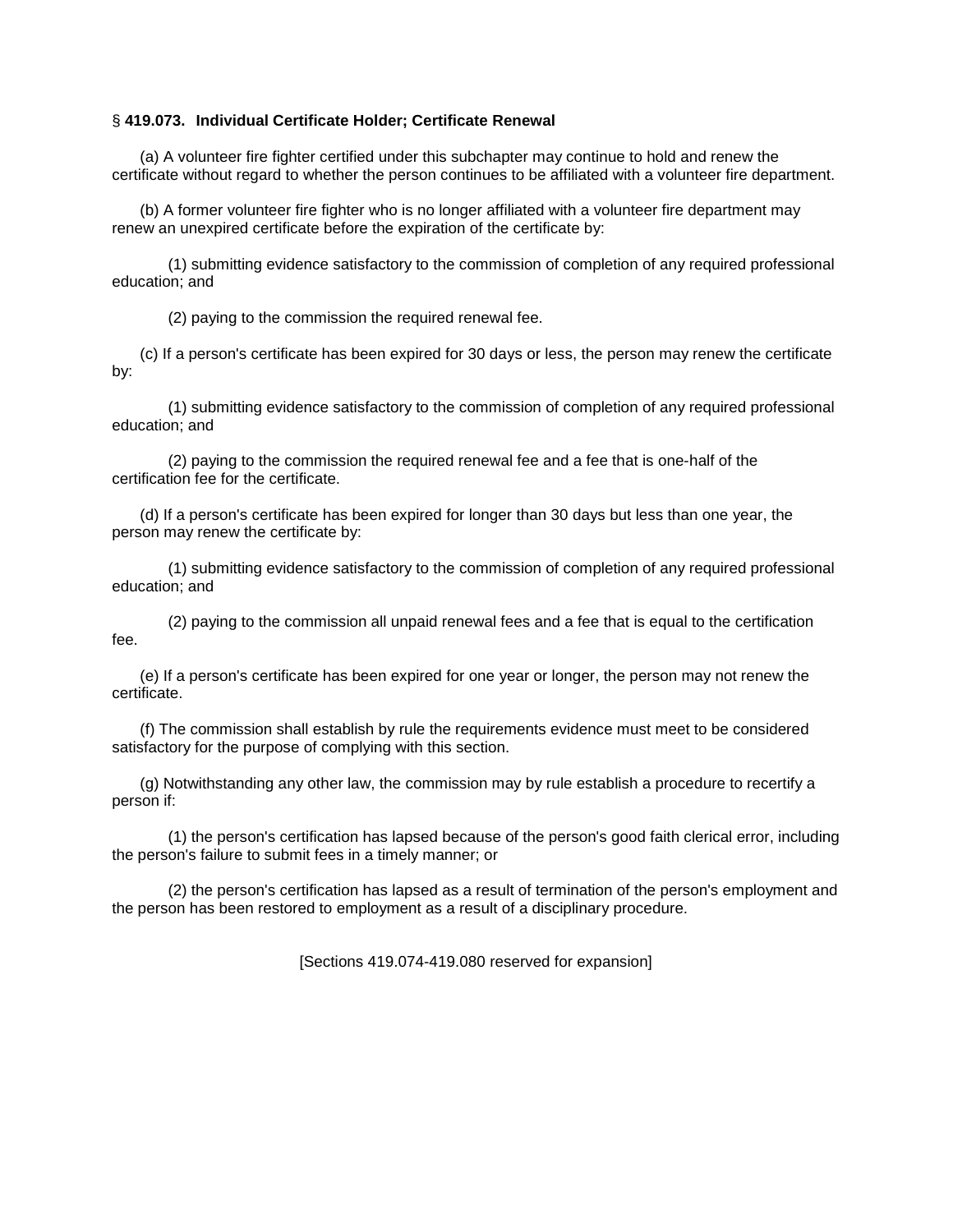### **SUBCHAPTER E PAID FIRE FIGHTERS AND FIRE DEPARTMENTS NOT CONNECTED WITH A LOCAL GOVERNMENT**

#### § **419.081. Mandatory Inspection and Regulation of Certain State Agencies**

(a) Each state agency providing fire protection shall furnish all of its employees who engage in fire fighting with self-contained breathing apparatus as provided by Section 419.041 for local fire departments.

(b) At least biennially, the commission shall visit and inspect each state agency providing fire protection to determine if the agency is complying with applicable portions of this chapter and commission rules.

### § **419.082. Training for State Agency Fire Fighters**

The commission may allow a state agency employee who provides fire protection to attend fire protection training programs conducted under Subchapter B, including an employee who is not regulated under Section 419.083. The commission may authorize reimbursement for a state agency's costs under this section as authorized by the legislature, whether or not the agency is regulated under Section 419.083.

### § **419.083. Voluntary Regulation of Certain State Officials, State Agencies, and State Agency Employees**

(a) Certain state officials, state agencies, and state agency employees may apply to the commission for regulation under one or more discrete components of the commission's regulatory authority under Subchapter B. The commission shall define the components by rule.

(b) A state agency employee who would be fire protection personnel under Section 419.021 if the person were employed by a local government, or who is employed full-time in the field of fire instruction or fire training evaluation and who meets the commission's training and experience requirements for fire protection personnel, may apply to the commission for regulation under this section. The fact that a state agency employee becomes regulated by the commission under this section does not make the employing agency subject to commission regulation under this section, except that the commission may require reports from the agency that relate to the employee. A state agency may pay an employee's fees under this subsection.

(c) A person who is elected to public office in state government and who holds a commission certificate at the time the person takes office may maintain the certificate by applying to the commission for regulation under this section and by paying the required renewal fee in accordance with Section 419.034. A person applying for regulation under this section must comply with continuing education requirements applicable to the discipline in which the certificate is held in order to maintain the certificate.

(d) A state agency may apply to the commission for regulation under this section if the agency is the employing authority for persons who, if employed by a local government, would be fire protection personnel under Section 419.021.

(e) The commission shall prescribe the procedures under which a state official, state agency, or agency employee may apply for regulation under this section and the means by which the state official, state agency, or agency employee may present evidence that the official, agency, or employee is eligible for regulation under this section.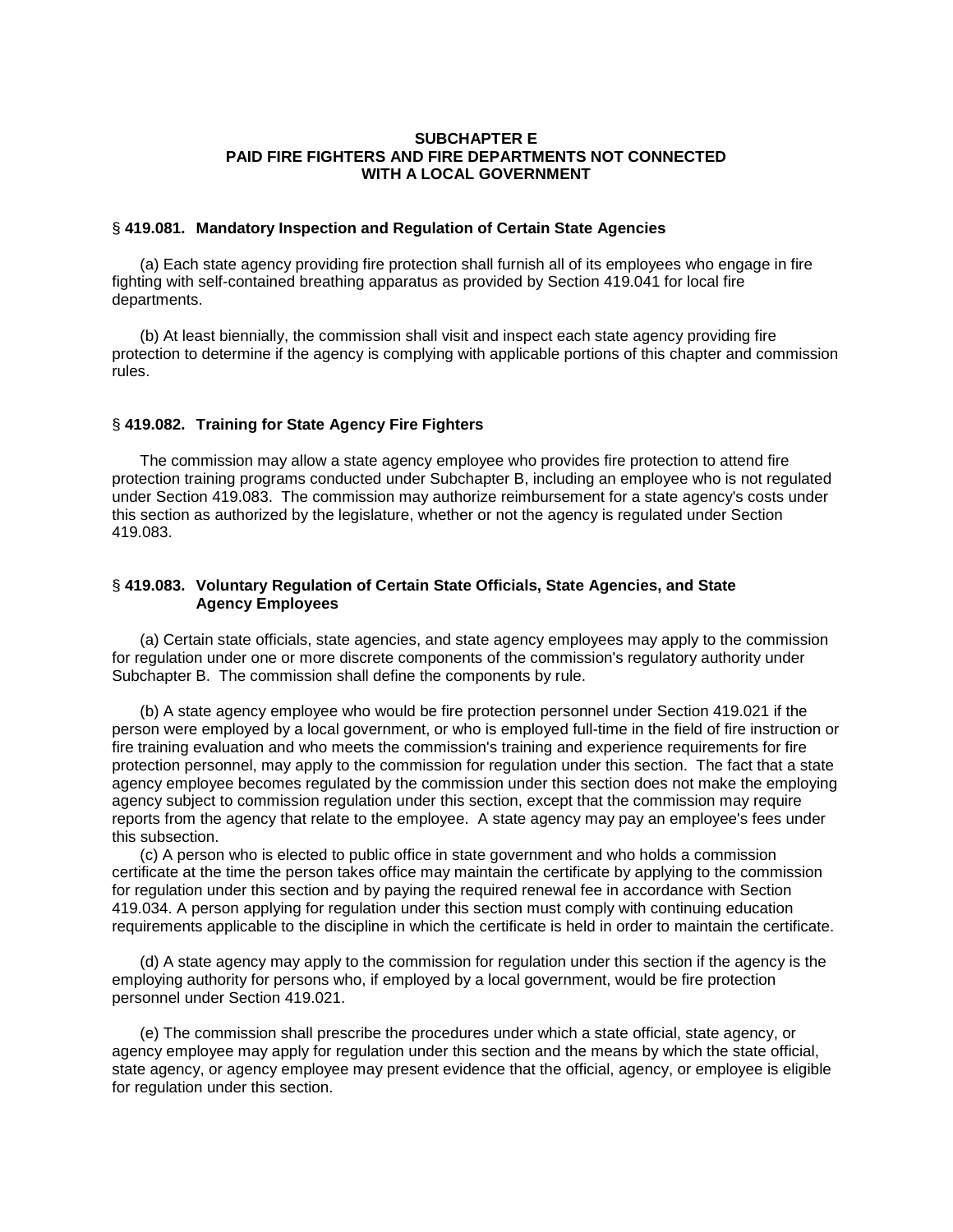(f) The commission shall determine whether a state official, state agency, or agency employee that has applied for regulation is eligible for regulation under this section. The commission shall approve a request for regulation if the official, agency, or employee meets the requirements of Subsection (b), (c), or (d), and the commission shall notify the applying official, agency, or employee of its decision.

(g) A state official, state agency, or agency employee regulated under this section is subject to the appropriate component or components of Subchapter B and applicable rules adopted under this chapter to the same extent as a local government, a fire department, or fire protection personnel employed by a local government.

(h) A state agency or agency employee that is subject to regulation under this section is entitled to a reasonable period in which to comply with applicable requirements. The commission by rule shall determine the time period in which a state agency or agency employee must come into compliance with each requirement.

### § **419.084. Voluntary Regulation of Certain Federal Agencies and Federal Fire Fighters**

(a) Certain federal agencies and federal fire fighters may apply to the commission for regulation under one or more discrete components of the commission's regulatory authority under Subchapter B. The commission shall define the components by rule.

(b) A federal fire fighter who would be fire protection personnel under Section 419.021 if the person were employed by a local government may apply to the commission for regulation under this section. The fact that a federal fire fighter becomes regulated by the commission under this section does not make the employing agency subject to commission regulation under this section.

(c) A federal agency may apply to the commission for regulation under this section if the agency is the employing authority for persons who, if employed by a local government, would be fire protection personnel under Section 419.021.

(d) The commission shall prescribe the procedures under which a federal agency or federal fire fighter may apply for regulation under this section and the means by which a federal agency or federal fire fighter may present evidence that the agency or fire fighter is eligible for regulation under this section.

(e) The commission shall determine whether a federal agency or federal fire fighter that has applied for regulation is eligible for regulation under this section. The commission shall approve a request for regulation if the agency or fire fighter meets the requirements of Subsection (b) or (c), and the commission shall notify the applying agency or fire fighter of its decision.

(f) A federal agency or federal fire fighter regulated under this section is subject, to the extent allowed by federal law, to the appropriate component or components of Subchapter B and applicable rules adopted under this chapter to the same extent as a local government, a fire department, or fire protection personnel employed by a local government.

(g) A federal agency or federal fire fighter that is subject to regulation under this section is entitled to a reasonable period in which to comply with applicable requirements. The commission by rule shall determine the time period in which a federal agency or federal fire fighter must come into compliance with each requirement.

(h) In this section, "federal fire fighter" means a person who is employed to provide fire protection to property of the federal government by:

(1) an agency of the federal government; or

(2) an entity that contracts with the federal government.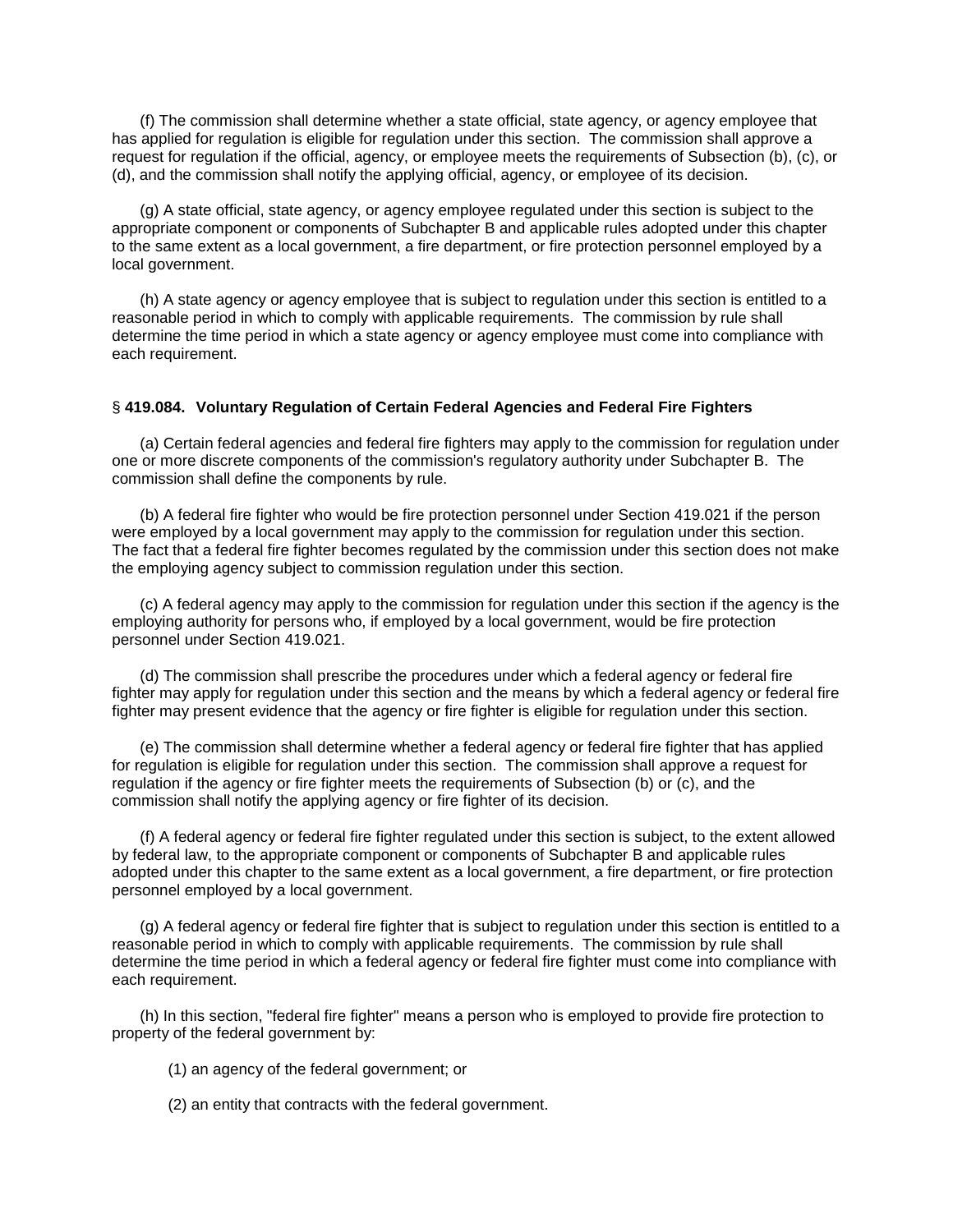#### § **419.085. Voluntary Regulation of Certain Nongovernmental Departments**

(a) A nongovernmental entity may apply to the commission for regulation under Subchapter B if:

(1) the entity is the employing authority for persons who, if employed by a local government, would be fire protection personnel under Section 419.021; and

(2) at the time of application, those fire protection employees are employed to provide fire protection for an unincorporated area that:

(A) constitutes a rating territory established by the State Board of Insurance with a protected key rate assigned by the board; and

(B) has a population of more than 25,000.

(b) The commission shall prescribe the procedures under which a nongovernmental entity may apply for regulation under this section and the means by which it may present evidence that it is eligible for regulation under Subsection (a).

(c) The commission shall determine whether an entity that has applied for regulation under this section is eligible for regulation under Subsection (a). The commission shall approve a request for regulation if the entity meets the requirements of Subsection (a), and the commission shall notify the applying entity and the affected fire protection employees of its decision.

(d) A nongovernmental entity, department, and fire protection employee regulated under this section are subject to Subchapter B and applicable commission rules to the same extent that Subchapter B and applicable commission rules apply to a local government, a fire department, or fire protection personnel employed by a local government.

(e) A person, department, or other entity that is subject to regulation under this section is entitled to a reasonable period in which to comply with the requirements of Subchapter B and applicable commission rules. The commission by rule shall determine the time period in which a person, department, or other entity must come into compliance with each requirement.

#### § **419.086. Eligibility for Certain Training Assistance**

If an entity or the employees of an entity are regulated under this subchapter so that as a consequence of the regulation a certification fee is paid to the commission on behalf of each employee of the entity who would be fire protection personnel under Section 419.021 if the employee were employed by a local government, the commission shall use the special account in the general revenue fund created under Section 419.026(d) to provide training assistance to the entity to the same extent that the commission provides training assistance to a fire department under Section 419.031.

# § **419.087. Mandatory Regulation of Certain Nongovernmental Organizations and Personnel**

(a) In this section, "fire department," "fire protection personnel," and "local government" have the meanings assigned by Section 419.021.

(b) An organization that is not a local government, a department of a local government, or a state or federal agency is subject to regulation by the commission under Subchapter B if the organization:

(1) provides fire protection for a local government for profit under a contract or other agreement with the local government; and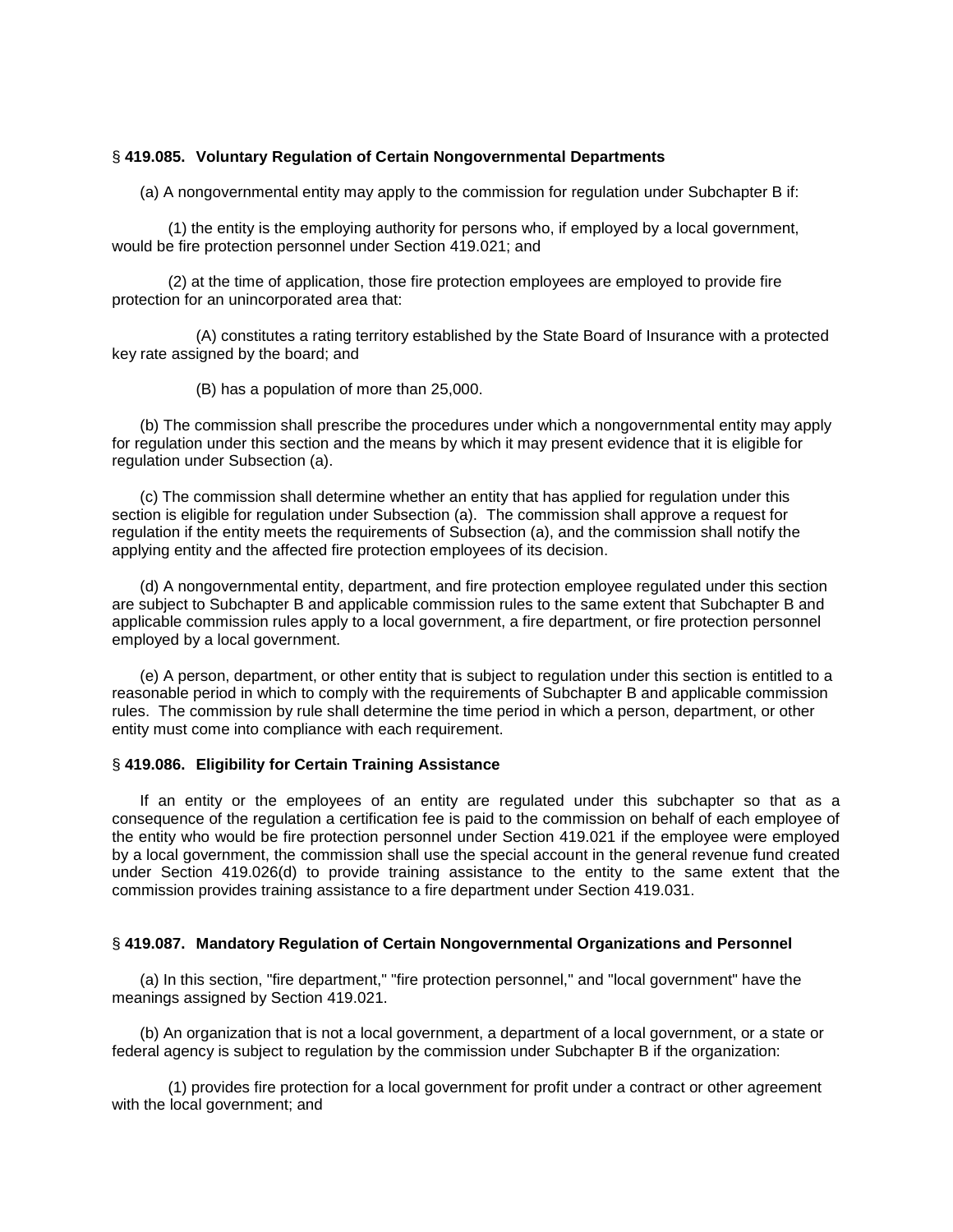(2) would be a fire department if it were a department of a local government.

(c) A person who is not an employee of a local government or of a state or federal agency is subject to regulation by the commission under Subchapter B if the person:

(1) provides fire protection for a local government under a contract or other agreement between the local government and either the person or an organization subject to regulation under Subsection (b); and

(2) would be fire protection personnel if employed by a local government.

(d) A person or organization that is subject to regulation by the commission under this section is subject to Subchapter B and applicable commission rules to the same extent that Subchapter B and applicable commission rules apply to a fire department or to fire protection personnel.

(e) The commission may create a separate certification class for persons regulated under this section.

(f) A local government which provided fire protection for its citizens utilizing a fire department and fire protection personnel as of May 31, 1997, may not thereafter provide fire protection by utilizing an organization which is not a local government, a department of local government, or a state or federal agency and which provides fire protection for the local government for profit under a contract or other agreement with the local government without approval of a majority of the voters at an election called for that purpose.

[Sections 419.088 - 419.100 reserved for expansion]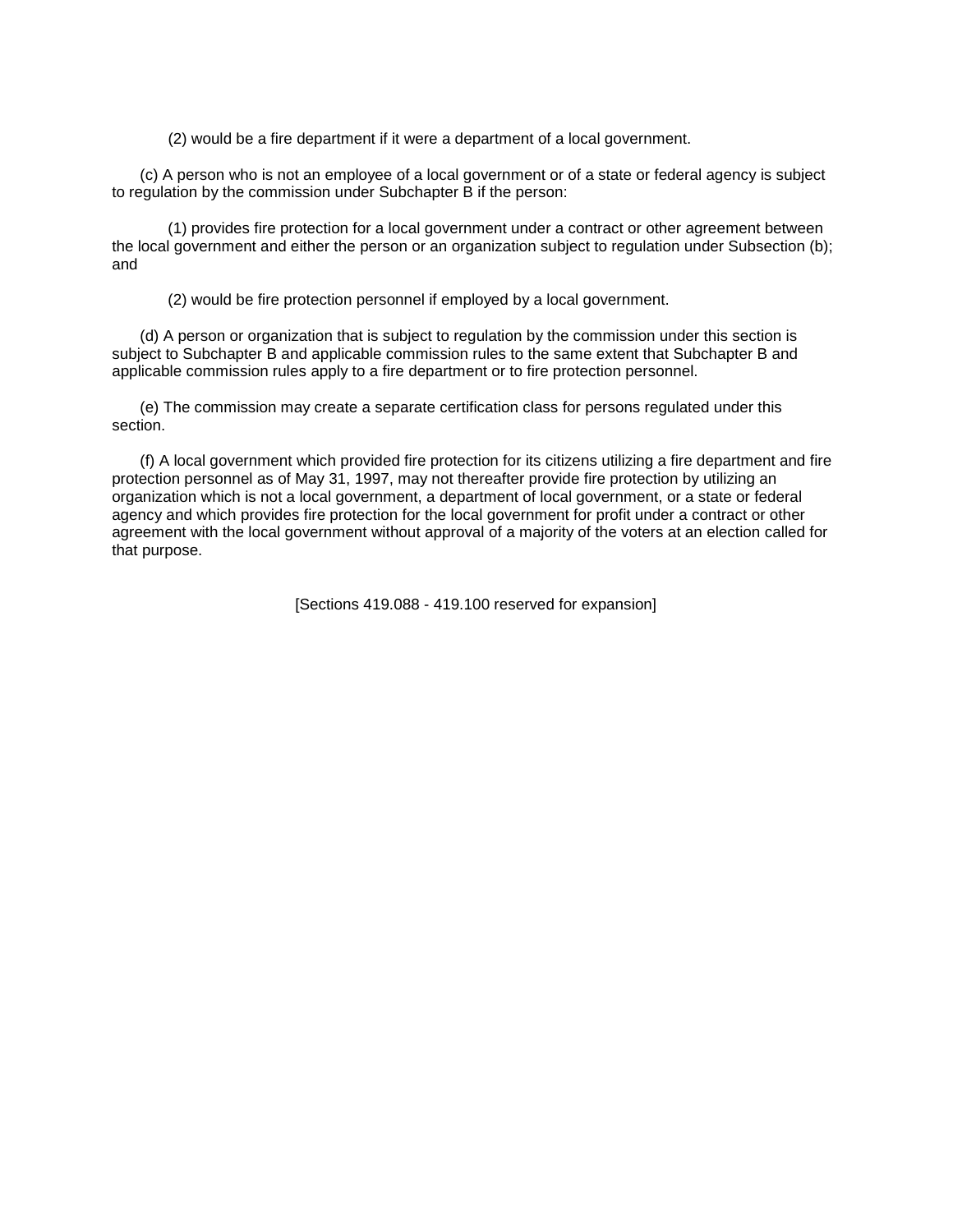# **SUBCHAPTER F REVIEW OF FIRE DEPARTMENT TESTS**

### § **419.101. Applicability**

This subchapter applies to the initial tests administered by a fire department used to measure the ability of a person to perform the essential functions of a job.

### § **419.102. Review of Tests**

(a) The commission shall authorize the Commission on Human Rights to review the administration of tests by fire departments to determine whether the tests are administered in a manner that complies with Chapter 21, Labor Code.

(b) The Commission on Human Rights shall by rule establish an objective system to determine how to select the departments the Commission on Human Rights will review and when the Commission on Human Rights will review a certain department.

### § **419.103. Discrimination Prohibited; Disparate Impact**

(a) A test may not be administered in a manner that discriminates on the basis of race or color. A test may not be administered in a manner that discriminates on the basis of disability, religion, sex, national origin, or age unless the discrimination is a result of a bona fide occupational qualification.

(b) In determining whether the administration of a test complies with Chapter 21, Labor Code, the Commission on Human Rights shall ascertain whether the test has had a disparate impact on any group defined by race, color, disability, religion, sex, national origin, or age. If the disparate impact on a group is the result of a bona fide occupational qualification, the fire department has complied with that chapter.

#### § **419.104. Violation; Recommendations of Commission on Human Rights**

(a) If the Commission on Human Rights determines that the administration of a test by a fire department does not comply with Chapter 21, Labor Code, the Commission on Human Rights shall recommend appropriate changes for the administration of the test.

(b) The department shall consider a recommendation made under Subsection (a) and shall revise the administration of its tests to comply with this chapter.

### § **419.105. Authority to Administer Test**

This subchapter does not affect the authority of a fire department to administer, devise, or conduct a test or to require a certain level of performance on a test as a prerequisite to employment or continued employment.

[Sections 419.106 - 419.901 reserved for expansion]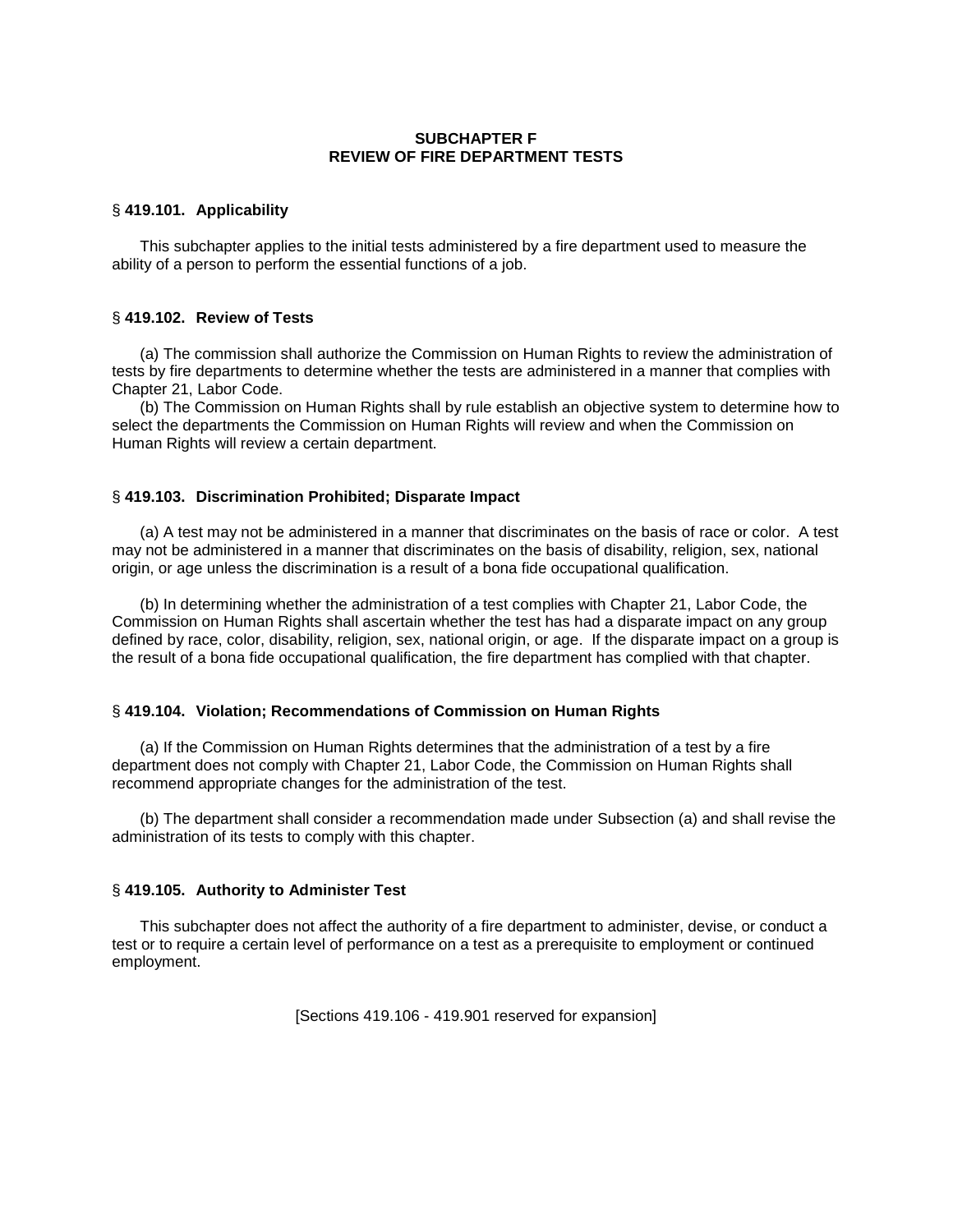# **SUBCHAPTER Z MISCELLANEOUS PROVISIONS**

#### § **419.902. Coordination with Firemen's Training School**

The commission and the director of the Texas Engineering Extension Service of the Texas A&M University System shall enter into a memorandum of understanding to coordinate the responsibilities of the commission with the training provided by the firemen's training school operated under Section 86.16, Education Code.

#### § **419.903. Coordination with Texas Forest Service**

The commission and the director of the Texas Forest Service shall enter into a memorandum of understanding to coordinate the provision of training assistance and other assistance to fire-fighting entities.

### § **419.904. Technical Assistance to Emergency Services Districts**

The commission may on request provide technical assistance to emergency services districts, including advice on the efficient and effective provision of fire protection within a district.

#### § **419.905. Appeal of Commission Decisions**

(a) A person dissatisfied with an action of the commission may appeal the action in accordance with Chapter 2001.

(b) The attorney general, the district or county attorney, or an assistant of one of these persons shall represent the commission in an appeal under this section.

#### § **419.906. Administrative and Civil Penalties; Injunction**

(a) In addition to other penalties imposed by law, a person who violates this chapter or a rule adopted under this chapter is subject to an administrative penalty in an amount set by the commission not to exceed \$1,000 for each violation. In addition to the administrative penalty, the person must pay costs incurred by the attorney general's office under this subsection. The administrative penalty shall be assessed in a proceeding conducted in accordance with Chapter 2001.

(b) The attorney general or the commission may institute a suit for an injunction to enforce this chapter. Venue for the suit is in a district court in Travis County. The court may also award the commission a civil penalty not to exceed \$1,000 for each violation of this chapter or a rule adopted under this chapter, plus court costs, reasonable attorney fees, and costs incurred by the commission or the attorney general's office under this subsection.

(c) The commission may enter into a consent order or settlement agreement with any person under the commission's jurisdiction under this chapter or other law. The consent order or settlement agreement may include an agreement between the commission and the person under which the person will make restitution to a third party or pay a monetary penalty to the commission. The consent order or settlement agreement is valid and enforceable without regard to whether the commission is authorized to order restitution or impose the monetary penalty under other law in the absence of the affected person's agreement.